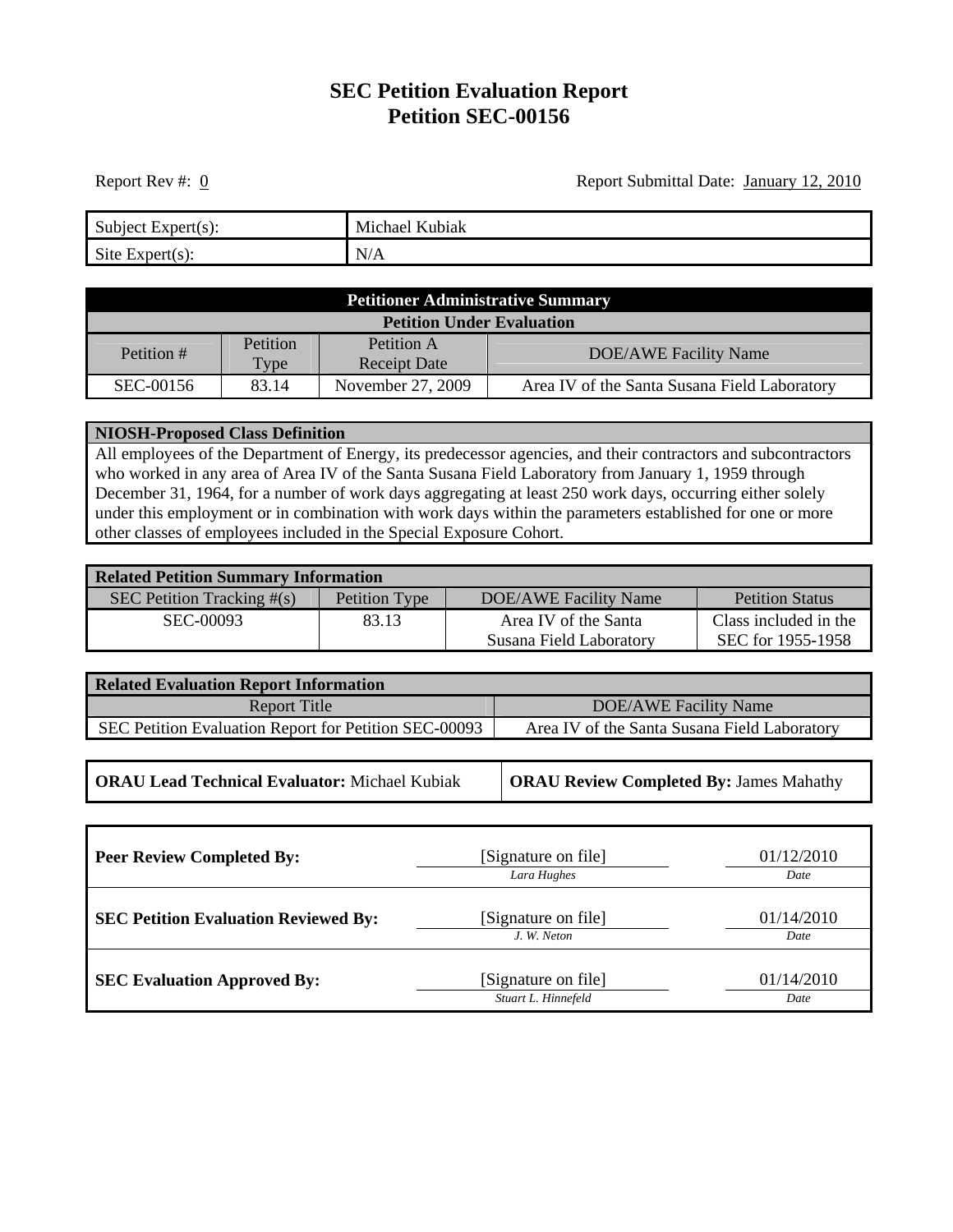This page intentionally left blank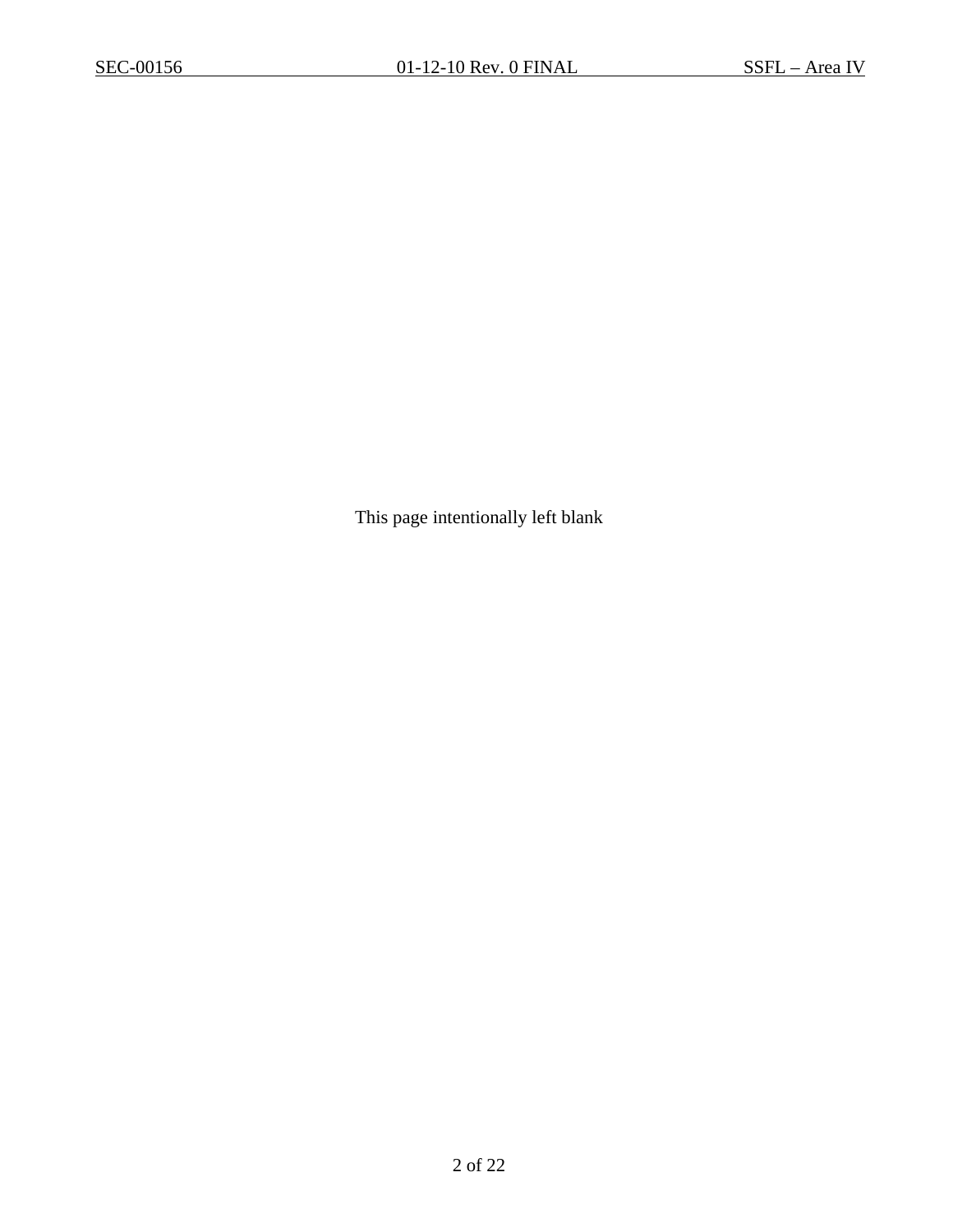## **Evaluation Report Summary: SEC-00156, Santa Susana Field Laboratory-Area IV**

<span id="page-2-0"></span>This evaluation report by the National Institute for Occupational Safety and Health (NIOSH) addresses a class of employees proposed for addition to the Special Exposure Cohort (SEC) per the *Energy Employees Occupational Illness Compensation Program Act of 2000*, as amended, 42 U.S.C. § 7384 *et seq.* (EEOICPA) and 42 C.F.R. pt. 83, *Procedures for Designating Classes of Employees as Members of the Special Exposure Cohort Under the Energy Employees Occupational Illness Compensation Program Act of 2000*.

#### NIOSH-Proposed Class Definition

All employees of the Department of Energy, its predecessor agencies, and their contractors and subcontractors who worked in any area of Area IV of the Santa Susana Field Laboratory from January 1, 1959 through December 31, 1964, for a number of work days aggregating at least 250 work days, occurring either solely under this employment or in combination with work days within the parameters established for one or more other classes of employees included in the Special Exposure Cohort.

#### Feasibility of Dose Reconstruction Findings

NIOSH lacks sufficient information, which includes biological monitoring data, sufficient air monitoring information, or sufficient process and radiological source information, to allow it to estimate with sufficient accuracy the potential internal exposures to various radionuclides to which the proposed class may have been subjected during the time period from January 1, 1959 through December 31, 1964. NIOSH finds that it is likely feasible to reconstruct external dose, including occupational medical dose, for Area IV of the Santa Susana Field Laboratory workers with sufficient accuracy.

The NIOSH dose reconstruction feasibility findings are based on the following:

- There is currently one class of Santa Susana Field Laboratory, Area IV workers associated with a previous NIOSH evaluation of SEC petition SEC-00093. The period currently designated for inclusion in the SEC extends from January 1, 1955 through December 31, 1958.
- Through the course of ongoing dose reconstruction, continued data capture efforts, and investigations associated with SEC-00093, NIOSH has since determined that although bioassay data are available for some monitored workers after 1958, some SSFL-Area IV workers could have received intakes of radioactive materials after 1958 that went unmonitored.
- During the development of co-worker distribution models to assess potential internal dose to unmonitored workers, NIOSH has found that the available bioassay data have limitations which preclude the development of adequate co-worker models for the years prior to 1965. Therefore, NIOSH determined that it is necessary to propose an extension of the SEC time period for the SSFL-Area IV site through December 31, 1964.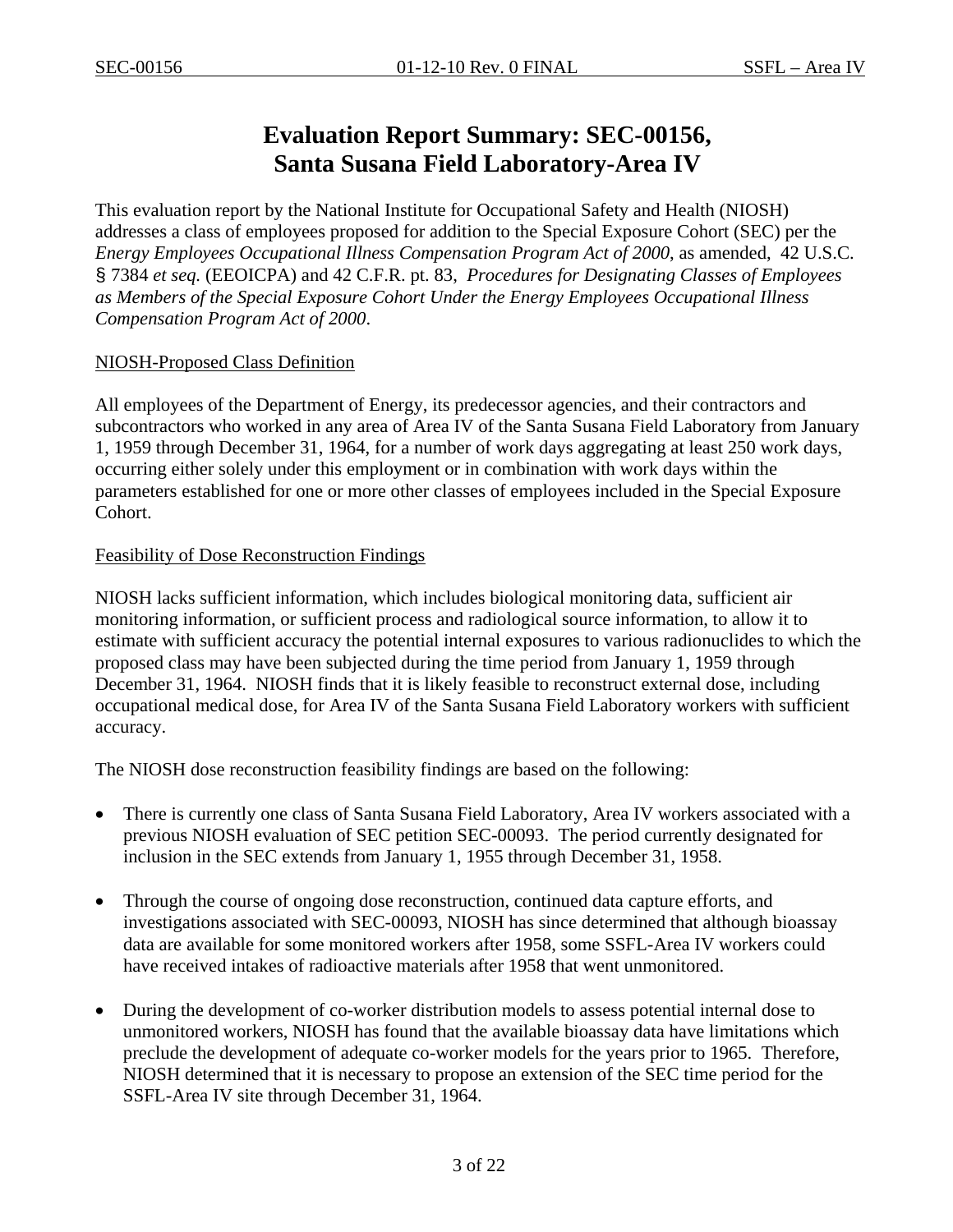Although NIOSH found that it is not possible to completely reconstruct radiation doses for the proposed class, NIOSH intends to use any internal and external monitoring data that may become available for an individual claim (and that can be interpreted using existing NIOSH dose reconstruction processes or procedures). Therefore, dose reconstructions for individuals employed at Area IV of the Santa Susana Field Laboratory during the period from January 1, 1959 through December 31, 1964, but who do not qualify for inclusion in the SEC, may be performed using these data as appropriate.

#### Health Endangerment Determination

The NIOSH evaluation did not identify any evidence supplied by the petitioners or from other resources that would establish that the class was exposed to radiation during a discrete incident likely to have involved exceptionally high-level exposures, such as nuclear criticality incidents or other events involving similarly high levels of exposures. However, the evidence reviewed in this evaluation indicates that some workers in the class may have accumulated chronic radiation exposures through intakes of fission products and other radionuclides and from direct exposure to radioactive materials. Therefore, 42 C.F.R. § 83.13(c)(3)(ii) requires NIOSH to specify that health may have been endangered for those workers covered by this evaluation who were employed for a number of work days aggregating at least 250 work days within the parameters established for this class or in combination with work days within the parameters established for one or more other classes of employees in the Special Exposure Cohort.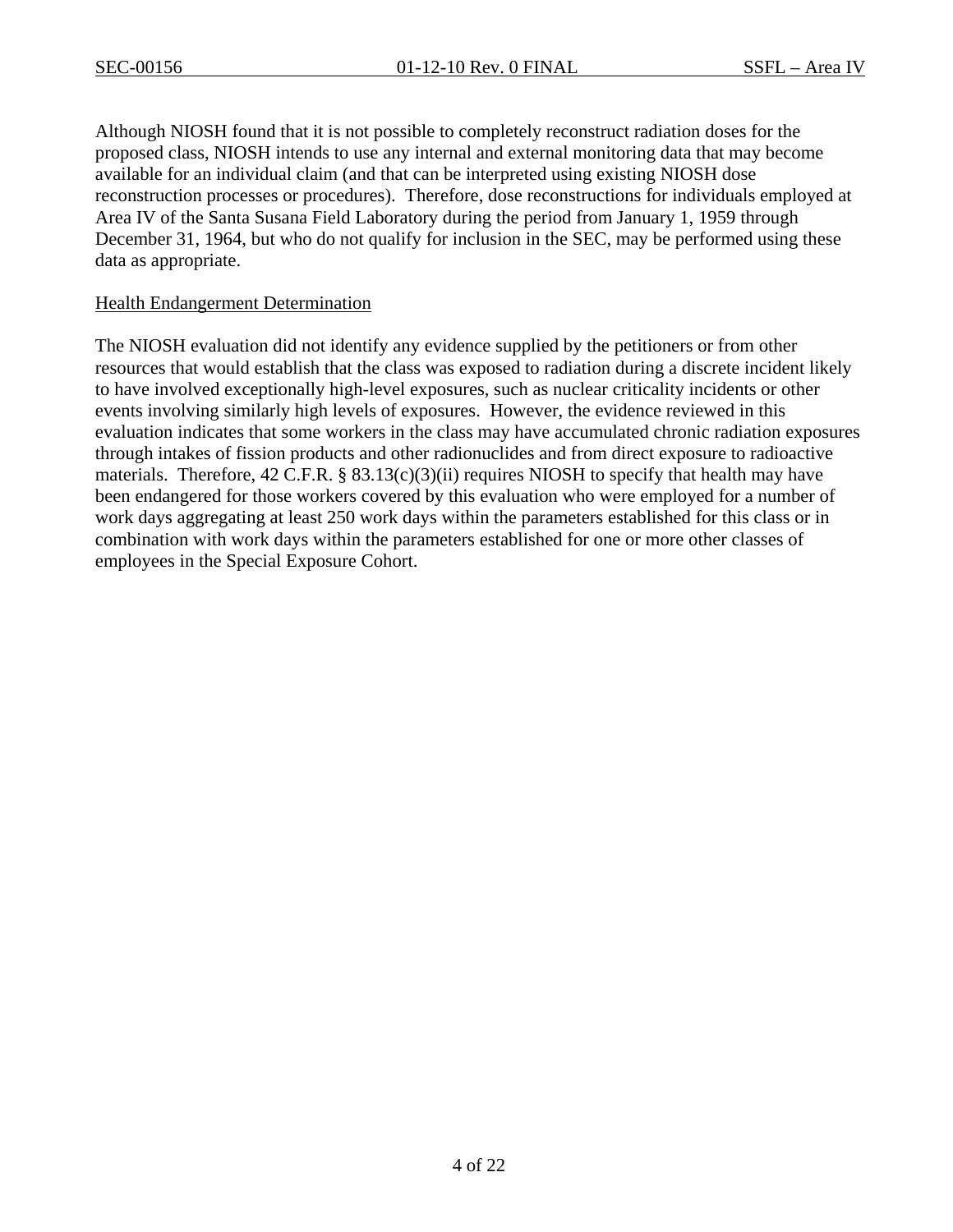# **Table of Contents**

|      | Evaluation Report Summary: SEC-00156, Santa Susana Field Laboratory-Area IV 3 |
|------|-------------------------------------------------------------------------------|
| 1.0  |                                                                               |
| 2.0  |                                                                               |
| 3.0  |                                                                               |
| 4.0  | 4.1<br>4.2<br>4.3<br>4.4<br>4.5                                               |
| 5.0  | 5.1<br>5.2<br>5.3<br>5.4<br>5.5                                               |
| 6.0  | 6.1<br>6.2<br>6.3                                                             |
| 7.0  |                                                                               |
| 8.0  |                                                                               |
| 9.0  |                                                                               |
| 10.0 |                                                                               |
| 11.0 |                                                                               |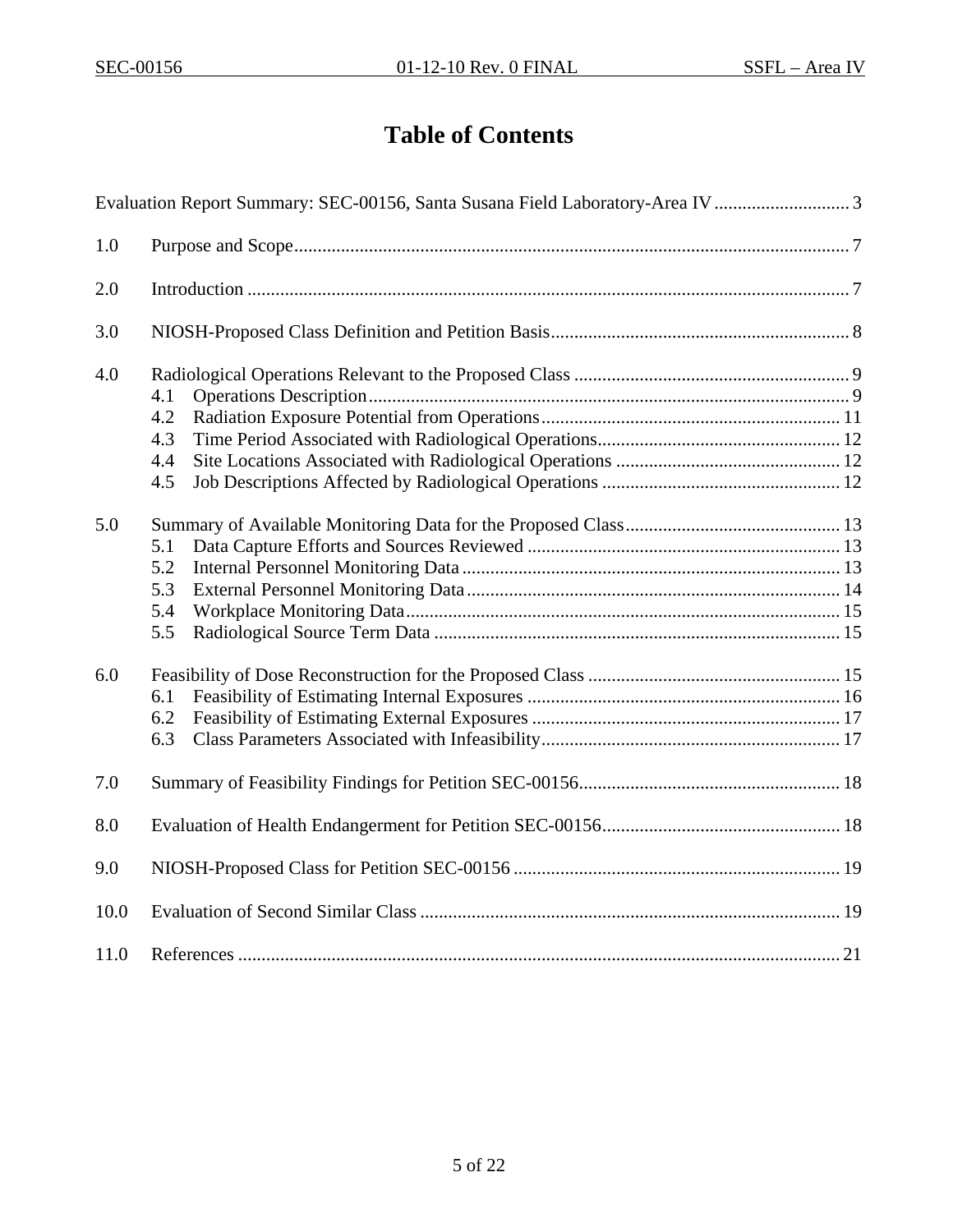This page intentionally left blank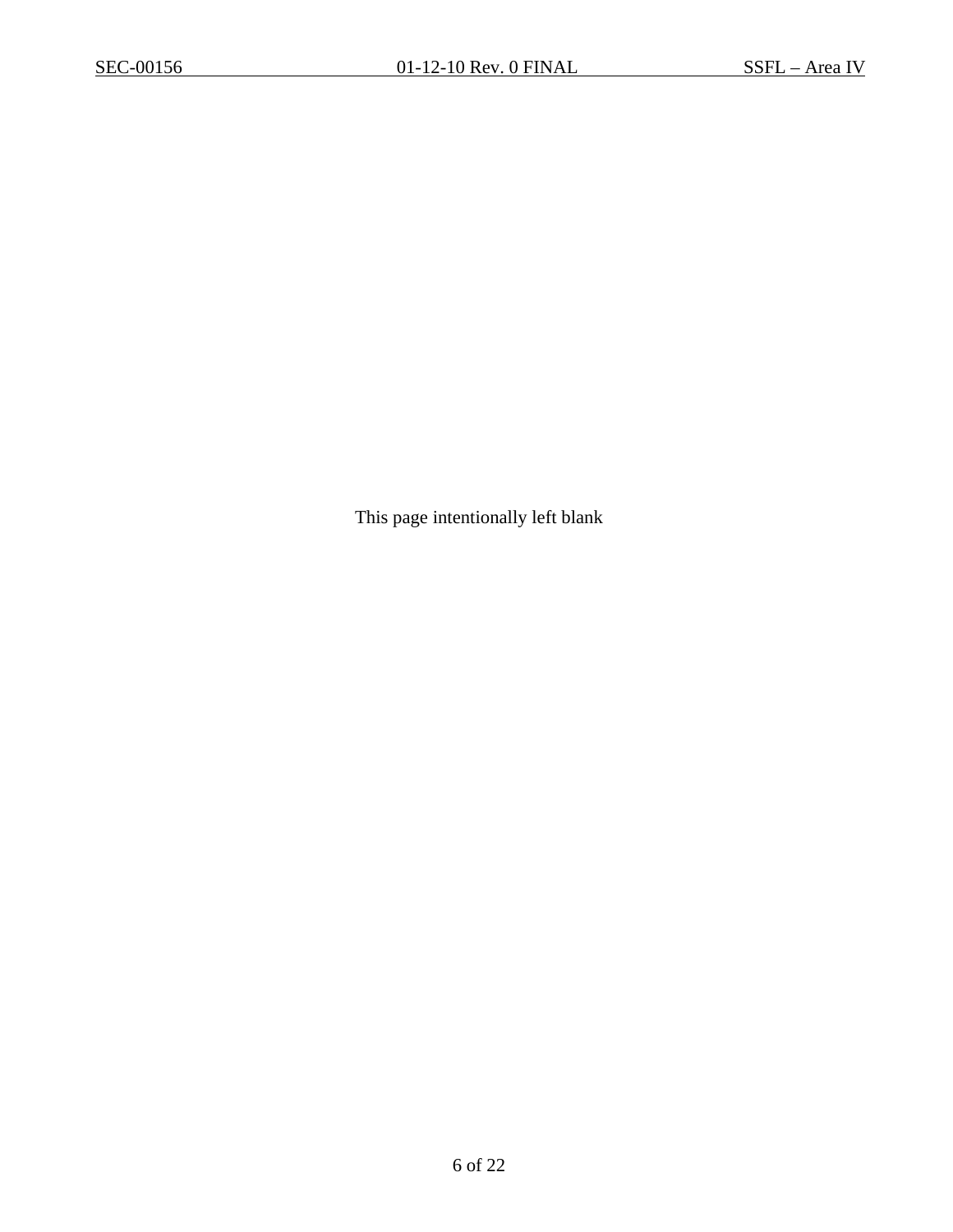### **SEC Petition Evaluation Report for SEC-00156**

*ATTRIBUTION AND ANNOTATION: This is a single-author document. All conclusions drawn from the data presented in this evaluation were made by the ORAU Team Lead Technical Evaluator: Michael Kubiak, MJW Technical Services. These conclusions were peer-reviewed by the individuals*  listed on the cover page. The rationales for all conclusions in this document are explained in the *associated text.* 

## <span id="page-6-0"></span>**1.0 Purpose and Scope**

This report evaluates the feasibility of reconstructing doses for employees who worked at a specific facility during a specified time. It provides information and analysis germane to considering a petition for adding a class of employees to the Congressionally-created SEC.

This report does not make any determinations concerning the feasibility of dose reconstruction that necessarily apply to any individual energy employee who might require a dose reconstruction from NIOSH, with the exception of the employee whose dose reconstruction could not be completed, and whose claim consequently led to this petition evaluation. The finding in this report is not the final determination as to whether or not the proposed class will be added to the SEC. This report will be considered by the Advisory Board on Radiation and Worker Health (the Board) and by the Secretary of Health and Human Services (HHS). The Secretary of HHS will make final decisions concerning whether or not to add one or more classes to the SEC in response to the petition addressed by this report.

This evaluation, in which NIOSH provides its findings both on the feasibility of estimating radiation doses of members of this class with sufficient accuracy and on health endangerment, was conducted in accordance with the requirements of EEOICPA and 42 C.F.R. § 83.14.

## <span id="page-6-1"></span>**2.0 Introduction**

 $\overline{a}$ 

Both EEOICPA and 42 C.F.R. pt. 83 require NIOSH to evaluate qualified petitions requesting that the Department of Health and Human Services add a class of employees to the SEC. The evaluation is intended to provide a fair, science-based determination of whether it is feasible to estimate, with sufficient accuracy, the radiation doses of the proposed class of employees through NIOSH dose reconstructions.<sup>[1](#page-6-2)</sup>

NIOSH is required to document its evaluation in a report, and to do so, relies upon both its own dose reconstruction expertise as well as technical support from its contractor, Oak Ridge Associated Universities (ORAU). Once completed, NIOSH provides the report to both the petitioners and the Advisory Board on Radiation and Worker Health. The Board will consider the NIOSH evaluation report, together with the petition, comments of the petitioner(s) and such other information as the Board considers appropriate, to make recommendations to the Secretary of HHS on whether or not to add one or more classes of employees to the SEC. Once NIOSH has received and considered the

<span id="page-6-2"></span><sup>&</sup>lt;sup>1</sup> NIOSH dose reconstructions under EEOICPA are performed using the methods promulgated under 42 C.F.R. pt. 82 and the detailed implementation guidelines available at http://www.cdc.gov/niosh/ocas.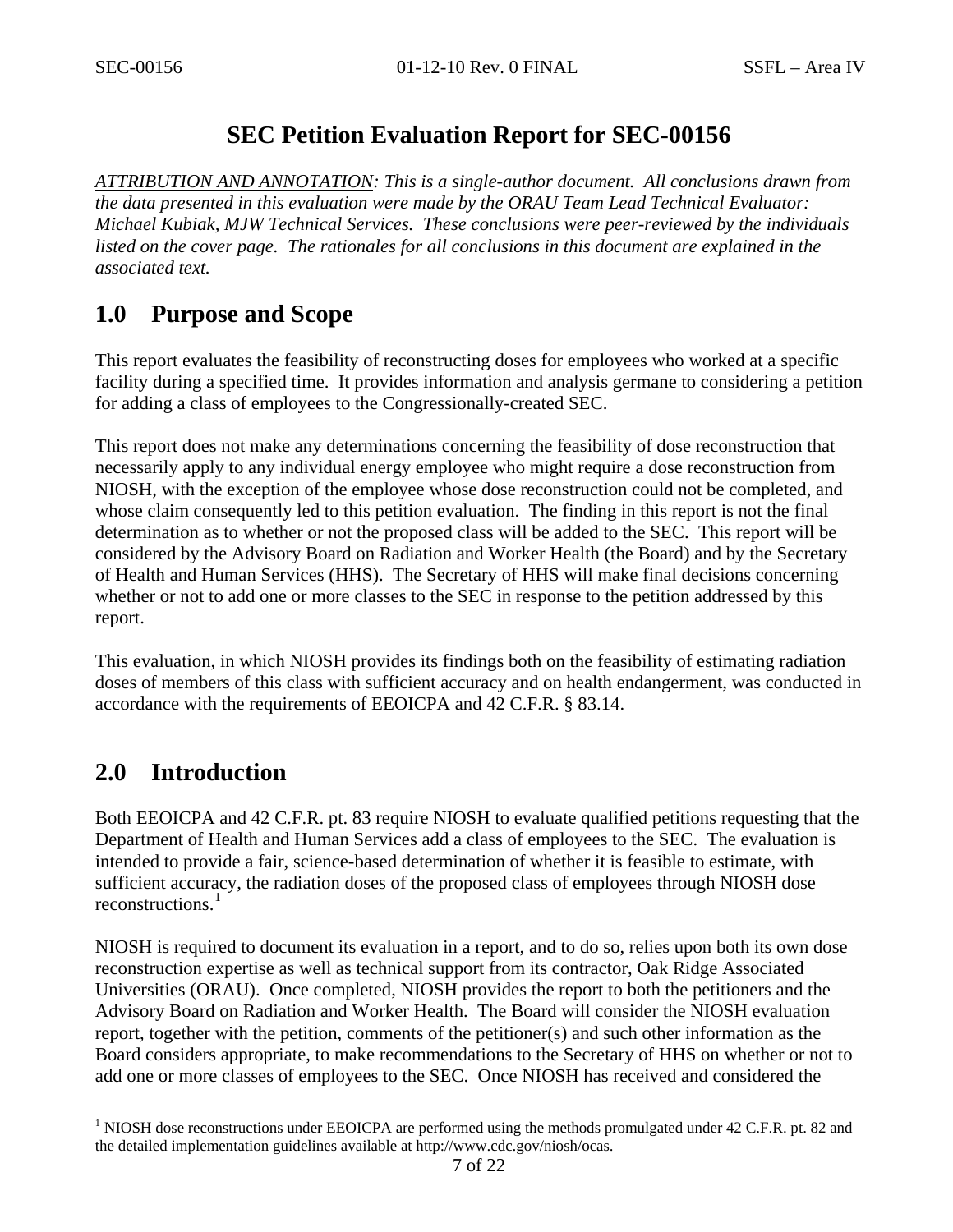$\overline{a}$ 

advice of the Board, the Director of NIOSH will propose a decision on behalf of HHS. The Secretary of HHS will make the final decision, taking into account the NIOSH evaluation, the advice of the Board, and the proposed decision issued by NIOSH. As part of this final decision process, the petitioner(s) may seek a review of certain types of final decisions issued by the Secretary of HHS. $^{2}$  $^{2}$  $^{2}$ 

### <span id="page-7-0"></span>**3.0 NIOSH-Proposed Class Definition and Petition Basis**

The NIOSH-proposed class includes all employees of the Department of Energy, its predecessor agencies, and their contractors and subcontractors who worked in any area of Area IV of the Santa Susana Field Laboratory from January 1, 1959 through December 31, 1964, for a number of work days aggregating at least 250 work days, occurring either solely under this employment or in combination with work days within the parameters established for one or more other classes of employees included in the Special Exposure Cohort. During this period, employees at this facility were involved with the operation of various types of nuclear reactors and particle accelerators, low-power criticality testing, manufacture of reactor fuels, and the disassembly and inspection of reactor components and fuel assemblies.

The evaluation responds to Petition SEC-00156 which was submitted by an EEOICPA claimant whose dose reconstruction could not be completed by NIOSH due to a lack of sufficient dosimetryrelated information. NIOSH's determination that it is unable to complete a dose reconstruction for an EEOICPA claimant is a qualified basis for submitting an SEC petition pursuant to 42 C.F.R. § 83.9(b).

There is currently one class of Santa Susana Field Laboratory (SSFL)-Area IV workers associated with the previous NIOSH evaluation of SEC petition SEC-00093, for which the Secretary of Health and Human Services (HHS) has designated inclusion in the Special Exposure Cohort:

Class added to the SEC effective July 18, 2009: *Employees of the Department of Energy (DOE), its predecessor agencies, and DOE contractors and subcontractors who worked in any area of Area IV of the Santa Susana Field Laboratory for a number of work days aggregating at least 250 work days from January 1, 1955 through December 31, 1958, or in combination with work days within the parameters established for one or more other classes of employees in the SEC* (HHS, 2009).

Detailed information associated with the worker class added to the SEC can be found in the NIOSH evaluation report, *SEC Petition Evaluation Report, Petition SEC-00093* (NIOSH, 2009). The basis for the designated 1955-1958 SEC class is the determination that NIOSH does not have access to sufficient personnel monitoring, workplace monitoring, or source term data to bound potential internal exposures from the various radionuclides for the evaluated worker class at Area IV of SSFL during the period from January 1, 1955 through December 31, 1958 (HHS, 2009).

<span id="page-7-1"></span> $2^2$  See 42 C.F.R. pt. 83 for a full description of the procedures summarized here. Additional internal procedures are available at http://www.cdc.gov/niosh/ocas.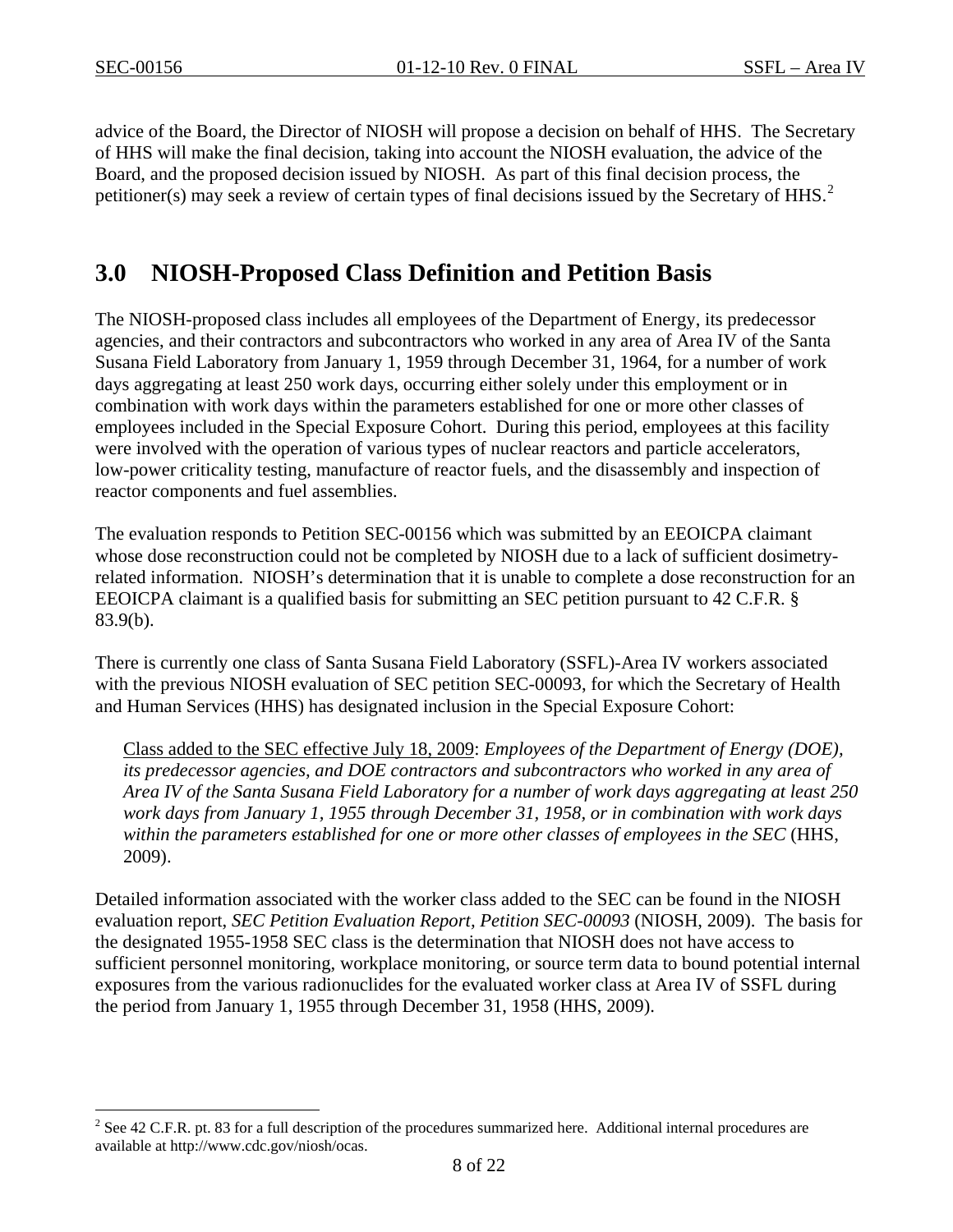The timeframe of the designated SEC class was originally determined by NIOSH to correspond to the date after which an established bioassay program existed at SSFL and after which sufficient internal monitoring data were believed to have been identified (NIOSH, 2009). In the SEC-00093 Evaluation Report, NIOSH determined that the site initiated a routine bioassay program in August 1958, and that NIOSH had access to sufficient urinalysis results and other supporting data beginning in January 1959. NIOSH determined that, beginning in late 1958, the practice at the facility was to collect quarterly urine samples based on job assignments that required exposures to radioactive materials (NIOSH, 2009).

Through the course of on-going dose reconstruction, continued data capture efforts, and investigations associated with SEC-00093, NIOSH has since determined that there were insufficient access controls employed at SSFL-Area IV; as a result there were some workers who should have been monitored who were not. Although bioassay data are available for some monitored workers after 1958, NIOSH has determined that some SSFL-Area IV workers could have received intakes of radioactive materials after 1958 that went unmonitored. During the development of co-worker distribution models to assess potential internal dose to unmonitored workers, NIOSH has also found that the available bioassay data have limitations prior to 1965 (i.e., missing values for some positive sample results) which preclude the development of adequate co-worker models for the years prior to 1965. Therefore, NIOSH has determined that it is necessary to propose an extension of the SEC time period for the SSFL-Area IV site through December 31, 1964.

### <span id="page-8-0"></span>**4.0 Radiological Operations Relevant to the Proposed Class**

The following subsections summarize the radiological operations at the SSFL-Area IV site through December 31, 1964, and the information available to NIOSH to characterize particular processes and radioactive source materials. Using available sources, NIOSH has attempted to gather process and source descriptions, information regarding the identity and quantities of radionuclides of concern, and information describing processes through which the radiation exposures of concern may have occurred and the physical environment in which they may have occurred. The information included within this evaluation report is meant only to be a summary of the available information.

Unless otherwise indicated, information for Section 4.0 and its subsections was obtained from *SEC Petition Evaluation Report for Petition SEC-00093, Santa Susana Field Laboratory-Area IV* (NIOSH, 2009), and its referenced documents.

### <span id="page-8-1"></span>**4.1 Operations Description**

This section describes the operations at SSFL-Area IV that are relevant to the NIOSH-proposed SEC class for all workers through December 31, 1964.

SSFL consists of a total of 2,850 acres and is located in the Simi Hills of Ventura County, approximately 30 miles northwest of downtown Los Angeles, California. Based on ownership and operations, SSFL is divided into four administrative and operational portions—Area I, Area II, Area III, and Area IV. Department of Energy (DOE) operations were conducted in Rockwell Internationalowned and DOE-owned facilities on a 290-acre westernmost administrative and operational portion designated as Area IV.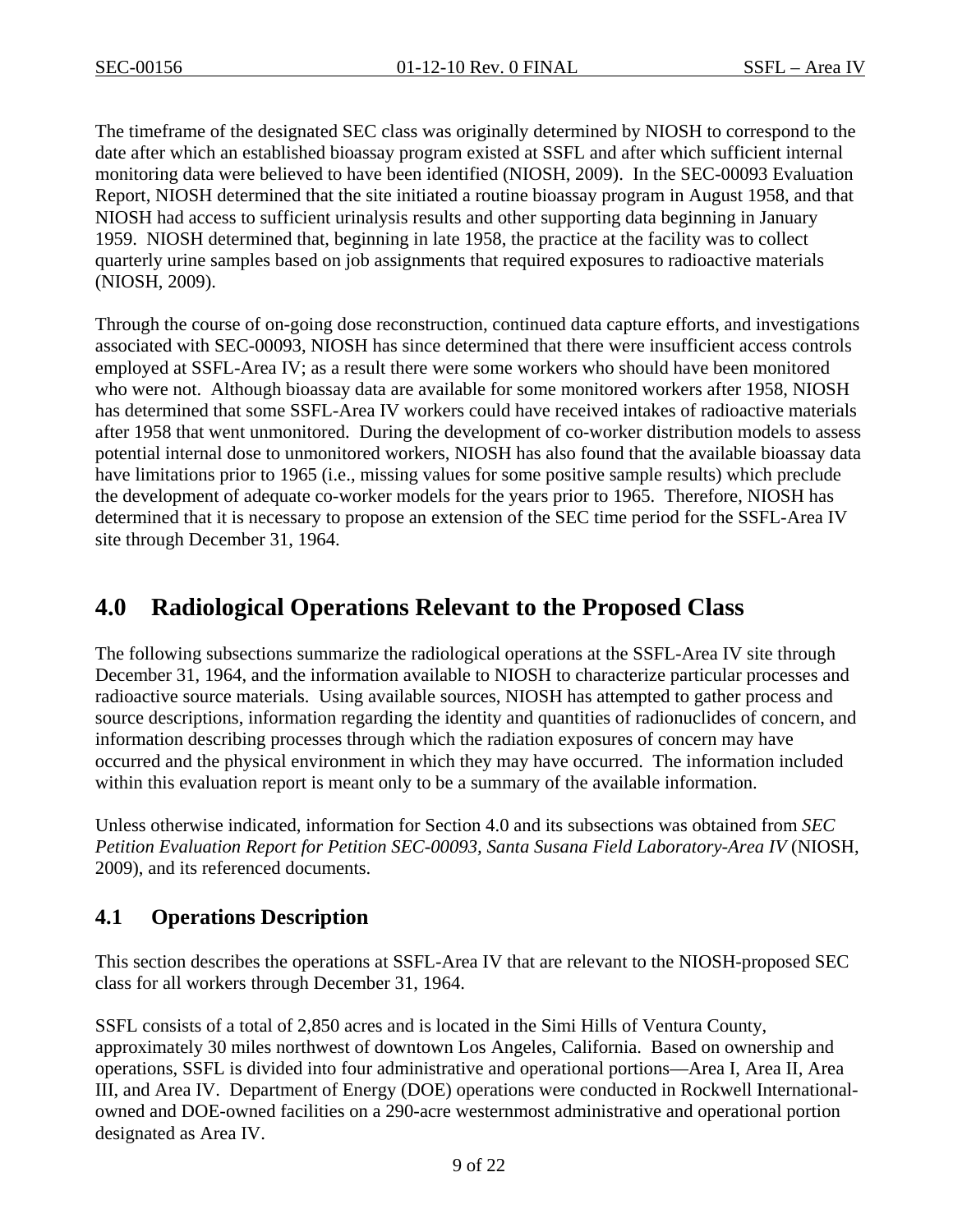Following World War II, the potential of atomic energy captured the interest of the United States Government and many companies. This interest resulted in the need for nuclear research and development (R&D) facilities. SSFL was initially established in 1947 by North American Aviation (NAA) to meet the requirements for a field test laboratory to static-fire large rocket engines; however, it also met NAA's need for a nuclear research facility. As a result, Area IV was established in 1953 at SSFL as a nuclear research and development facility. EEOICPA-related radiological operations at SSFL-Area IV began in 1955 (DOE, 2010). Since then, SSFL-Area IV has housed both nuclear development and rocket development groups, although in distinct and separate locations. In December 1955, the nuclear development and rocket development groups were transformed into separate divisions: Atomics International (AI) and Rocketdyne.

Two distinct AI groups were housed in Area IV and supported by DOE. One focused on development of civilian nuclear power, and the other was a center of excellence for research and testing of non-nuclear components related to liquid metals. These two groups were referred to as AI and Liquid Metal Engineering Center (LMEC), respectively. Nuclear R&D activities in Area IV increased rapidly from 1953 into the late 1960s, and then began to decline. AI was eventually merged into Rocketdyne in 1984 as a result of this decline.

The LMEC was created in 1966 as a government-owned and contractor-operated organization; its purpose was to provide development and non-nuclear testing of Liquid Metal Reactor (LMR) components and to establish the Liquid Metal Information Center (LMIC) for the AEC's Liquid Metal Fast-Breeder Reactor (LMFBR) program. The LMEC was renamed Energy Technology Engineering Center (ETEC) in 1978 to reflect DOE's desire to broaden its mission beyond the LMFBR program.

Several corporate mergers and organizational changes occurred over the years. In 1967, NAA merged with Rockwell Standard to become North American Rockwell. In 1973, the corporate name changed to Rockwell International (RI). Rockwell International continued to exist with AI and Rocketdyne as independent divisions until 1984 when AI was absorbed by the Rocketdyne division. The Boeing Company purchased RI in 1996; Rocketdyne is now a division of Boeing.

SSFL-Area IV operations included two functional areas: Nuclear Reactor Development and Testing; and Nuclear Support Operations. Additional information regarding SSFL-Area IV functional areas and radiological operations can be found in ORAUT-TKBS-0038-2 and the SEC-00093 Evaluation Report (NIOSH, 2009).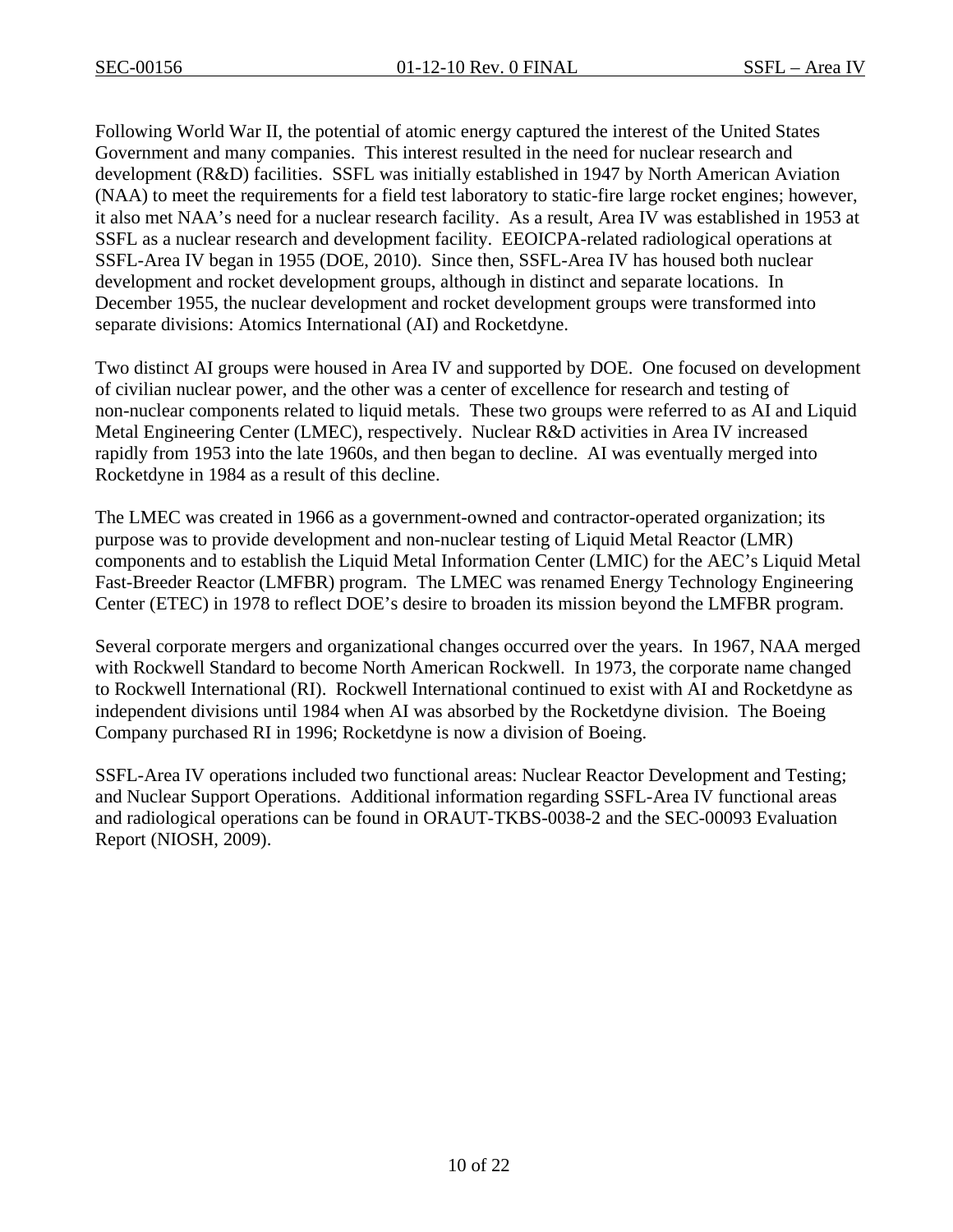SSFL-Area IV Nuclear Reactor Development and Testing included operations associated with:

- Homogeneous Water Boiler Reactors
- Sodium-Cooled Graphite-Moderated Reactor, designated as the Sodium Reactor Experiment (SRE)
- Uranium-Zirconium Hydride Reactors associated with the Systems for Nuclear Auxiliary Power (SNAP) program
- Critical Test Facilities
- Civilian Nuclear Power Test Facilities
- Organic Moderated Reactor (OMR)
- Sodium Graphite Reactor (SGR)
- Advanced Epithermal Thorium Reactor (AETR)
- Fast Critical Experiment Laboratory

SSFL-Area IV Nuclear Support Operations included work associated with:

- Reactor Fuel Manufacturing
- Fuel Storage
- Disassembly and Examination of Reactors and Used Reactor Fuel Assemblies
- Fabrication, Use, and Storage of Radioactive Sources
- Preparation of Radioactive Material for Disposal
- Research on Reprocessing Used Reactor Fuel
- Operation of Particle Accelerators
- Research using Radioisotopes
- Fuel Storage
- Corrosion Testing
- Mechanical Component Development
- Sodium Disposal

### <span id="page-10-0"></span>**4.2 Radiation Exposure Potential from Operations**

There were many different types of facilities and processes conducted at Area IV of the SSFL, which included reactors, critical test facilities, fuel preparation and post-irradiation examination facilities, accelerator and calibration facilities, and support facilities. Most reactors were low-power (a few kilowatts), with the maximum being 20 thermal MW, and all had relatively short operating histories. There was a Van de Graaff (deuterium-tritium) accelerator producing neutrons with a maximum energy of 14 MeV. The fuel examination and manufacturing facilities, reactors, and critical facilities handled fissionable fuels with various enrichments, mostly compounds of uranium including carbides. They also handled relatively small quantities of plutonium and thorium, with the exception of Buildings 4023, 4029, and 4030 where no thorium or plutonium was handled. Area IV of the SSFL did declad some fuels in the hot cells, resulting in the release of considerable quantities of fission products with high fission yields (e.g., Sr-90 and Cs-137) into the hot cell environment; there were smaller amounts of Eu-152, Eu-154, and tritium (ORAUT-TKBS-0038-6). The separations of irradiated fuel consisted only of pilot-scale operations conducted outside the hot cells; therefore, there were minimal contamination issues with gross fission products in non-hot-cell areas.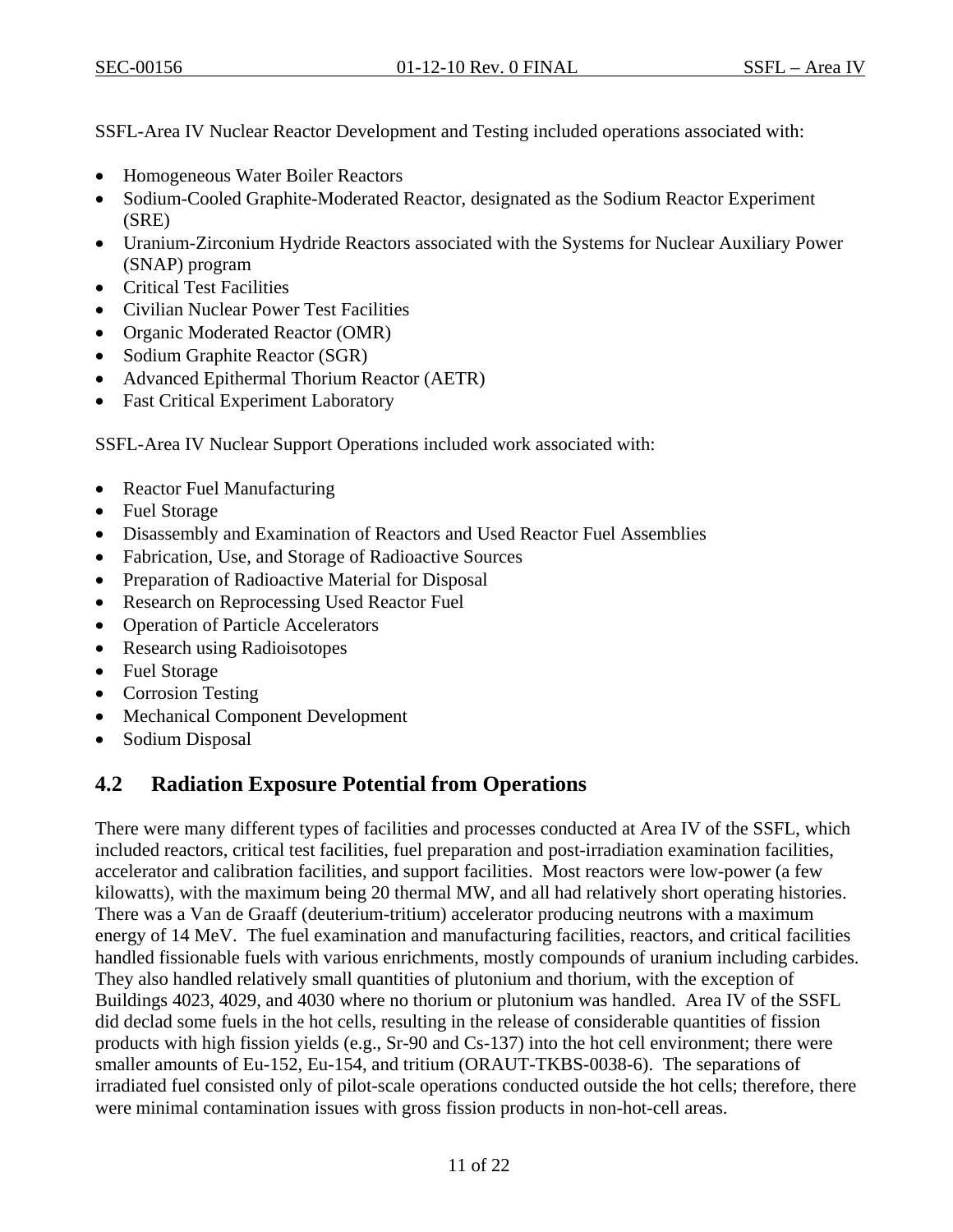The operations summarized above resulted in potential internal and external radiation exposures for SSFL-Area IV workers during the DOE operations period 1955 through 1988. Because NIOSH has found indications that not all potentially-exposed workers were included in the personnel radiation monitoring program, an individual worker's potential for radiation exposure at SSFL-Area IV cannot be determined based solely on the existence or non-existence of individual monitoring records. Additional information regarding the radioisotopes, work areas, and operations associated with radiation exposures at SSFL-Area IV can be found in the NIOSH evaluation report, *SEC Petition Evaluation Report, Petition SEC-00093* (NIOSH, 2009).

### <span id="page-11-0"></span>**4.3 Time Period Associated with Radiological Operations**

Per the DOE Office of Health, Safety and Security, the time period associated with DOE operations at SSFL-Area IV is from 1955-1988, with a DOE remediation period from 1988 to the present (DOE, 2010). As presented in Section 3.0 of this report, HHS has already designated that SSFL-Area IV workers during the period from January 1, 1955 through December 31, 1958 be included in the SEC. NIOSH has subsequently determined that the inability to estimate, with sufficient accuracy, the total internal dose for the employees of SSFL-Area IV extends through December 31, 1964. The period of radiological operations associated with this evaluation begins on January 1, 1959 (the end of the current SEC class designation) and continues through December 31, 1964.

### <span id="page-11-1"></span>**4.4 Site Locations Associated with Radiological Operations**

The class of workers already designated for inclusion in the SEC includes all employees of DOE, its predecessor agencies, and DOE contractors and subcontractors who worked in any area of Area IV of the Santa Susana Field Laboratory during the period from January 1, 1955 through December 31, 1958. Through the course of ongoing dose reconstruction and continued research, NIOSH has determined that the site-specific and claimant-specific data available for SSFL-Area IV for the time period of this subsequent evaluation (1959-1964) are insufficient to allow NIOSH to characterize worker movements throughout the site. NIOSH is therefore unable to define individual worker exposure scenarios based on specific work locations within SSFL-Area IV.

### <span id="page-11-2"></span>**4.5 Job Descriptions Affected by Radiological Operations**

The class of workers already designated for inclusion in the SEC includes all employees of DOE, its predecessor agencies, and DOE contractors and subcontractors who worked in any area of Area IV of the Santa Susana Field Laboratory during the period from January 1, 1955 through December 31, 1958. Through the course of ongoing dose reconstruction and continued research, NIOSH has determined that the site-specific and claimant-specific data available for SSFL-Area IV for the time period of this subsequent evaluation (1959-1964) are insufficient to allow NIOSH to determine that any specific work group was not potentially exposed to radioactive material releases or possible subsequent contamination. NIOSH has insufficient information associating job titles and/or job assignments with specific radiological operations or conditions and is, therefore, unable to define potential radiation exposure conditions based on worker job descriptions.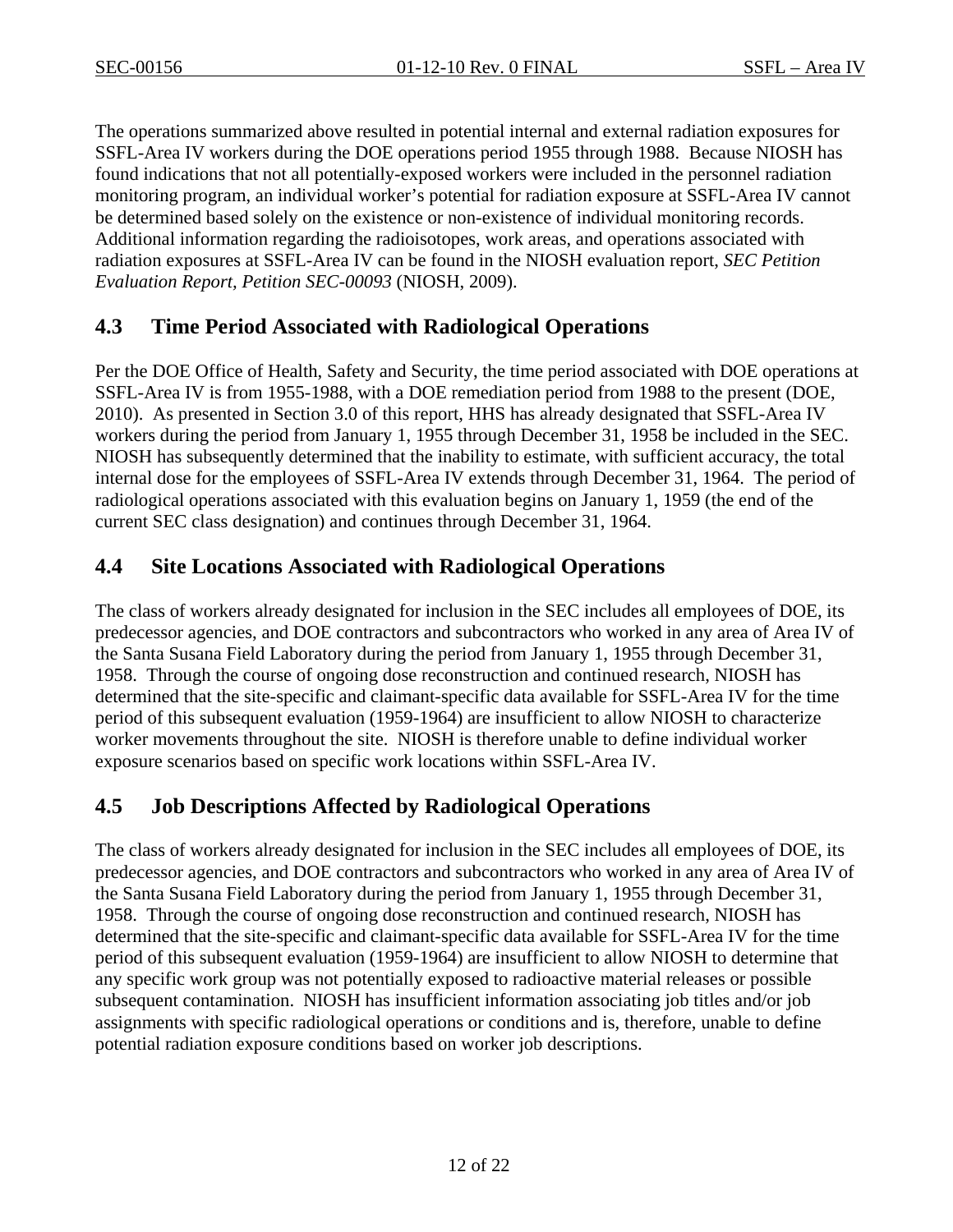### **5.0 Summary of Available Monitoring Data for the Proposed Class**

The primary data used for determining internal exposures are derived from personal monitoring data, such as urinalyses, fecal samples, and whole-body counting results. If these are unavailable, the air monitoring data from breathing zone and general area monitoring are used to estimate the potential internal exposure. If personal monitoring and breathing zone area monitoring are unavailable, internal exposures can sometimes be estimated using more general area monitoring, process information, and information characterizing and quantifying the source term.

This same hierarchy is used for determining the external exposures to the cancer site. Personal monitoring data from film badges or thermoluminescent dosimeters (TLDs) are the primary data used to determine such external exposures. If there are no personal monitoring data, exposure rate surveys, process knowledge, and source term modeling can sometimes be used to reconstruct the potential exposure.

A more detailed discussion of the information required for dose reconstruction can be found in OCAS-IG-001, *External Dose Reconstruction Implementation Guideline,* and OCAS-IG-002, *Internal Dose Reconstruction Implementation Guideline*. These documents are available at: http://www.cdc.gov/niosh/ocas/ocasdose.html.

### <span id="page-12-1"></span>**5.1 Data Capture Efforts and Sources Reviewed**

In addition to examining its Site Research Database (SRDB) to locate documents supporting the evaluation of the proposed class, NIOSH identified and reviewed numerous data sources to locate information relevant to determining the feasibility of dose reconstruction for the class of employees proposed for this petition. This included determining the availability of information on personnel monitoring, workplace monitoring, and radiological source term data.

NIOSH's continuing data capture efforts since the evaluation of petition SEC-00093 (April 2009) have included visits to the SSFL site in September and November 2009, and one visit to the San Bruno Federal Records Center in September 2009. NIOSH has worked with representatives from DOE Legacy Management and the SSFL site in an attempt to gather documents and data relevant to dose reconstruction of SSFL-Area IV claims. NIOSH's SRDB currently contains over 900 documents associated with the SSFL-Area IV site.

### <span id="page-12-2"></span>**5.2 Internal Personnel Monitoring Data**

<span id="page-12-0"></span>Radionuclides of concern for the facilities and processes at Area IV of the SSFL were primarily fission products. Exposure to fissionable material, transuranics, and activation products was also possible (NIOSH, 2009). Summaries of the available *in vitro* and *in vivo* data, as well as general overviews of sampling and analytical protocols, are provided in the previous NIOSH evaluation report, *SEC Petition Evaluation Report, Petition SEC-00093* (NIOSH, 2009). Additional details, including analytical methods, detectable activities, and reporting protocols can be found in ORAUT-TKBS-0038-5.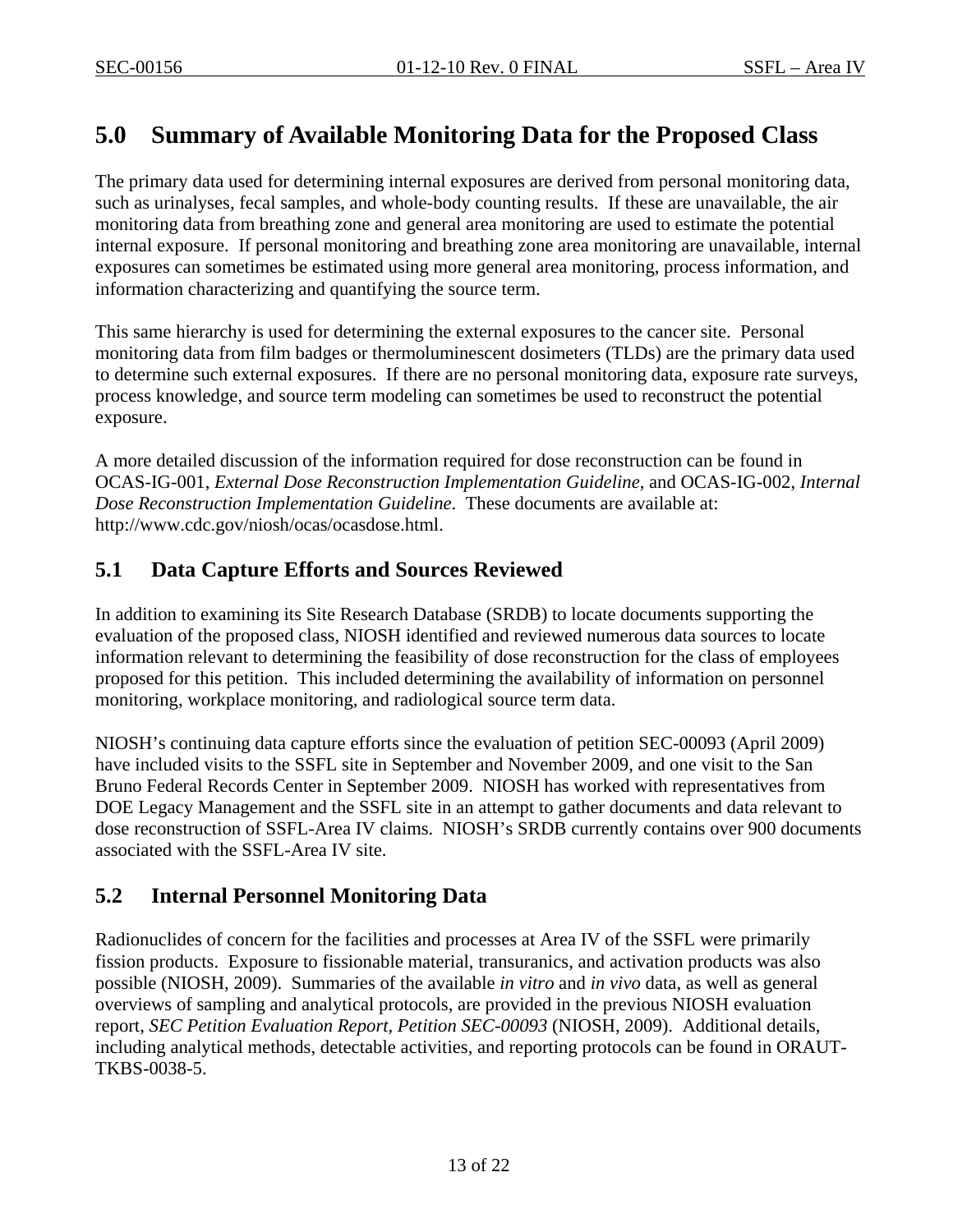Subsequent to the NIOSH evaluation of SEC-00093, which identified data deficiencies through December 31, 1958, NIOSH continued data capture activities in an attempt to refine the methods and data available for the development of internal dose coworker distributions beginning in 1959. NIOSH worked with current site representatives for Area IV of SSFL to obtain an improved database of internal monitoring results.

NIOSH determined that SSFL used a number of bioassay labs throughout its history. Each vendor had its own reporting methods and report format. SSFL historically maintained the results as reported and also transferred these results onto sheets summarizing the results for an individual; these were called the McBee cards and are relatively consistent through time. For some analyses of interest, the McBee cards had only a "+" entered when the result was positive and the reviewer was directed to go to the original lab card for the magnitude of the result. NIOSH worked with the SSFL site representative to evaluate the varying formats for the original vendor lab reports, and to assign more appropriate and descriptive field names, enter missing information, and recombine the data into a searchable database.

Through continuing data capture activities, NIOSH has obtained additional data and reports that may be useful for determining the exposure potential for various work groups at SSFL-Area IV. However, NIOSH has evaluated the available database and supporting reports, and finds that the database still contains a substantial amount of ambiguous or indeterminate field entries for years prior to 1965, making the available database inadequate to support NIOSH's development of bounding coworker distribution models for years prior to 1965. The database contains over 1100 urinalysis results for 1963, and over 1400 for 1964, but there are still approximately 135 analyses for these years that are indicated to be positive for which NIOSH does not have a value to quantify the positive result.

Beginning in 1965, the data available to NIOSH are sufficient for the development of bounding coworker internal dose distributions. The database contains over 1350 urinalysis results for the year 1965, with adequate values being given for positive results. The database contains over 17,000 results for the years post-1964, and NIOSH has determined the data to be sufficient for statistical modeling.

### <span id="page-13-0"></span>**5.3 External Personnel Monitoring Data**

NIOSH has access to photon, beta, and neutron external dosimetry results, as well as other supporting data for the entire period evaluated in this report (available for all years of site operation). The policy at SSFL was to assign the applicable dosimetry to anyone with the potential for photon, beta, or neutron exposure; it was assigned based on job assignments that required exposure to radioactive materials (NIOSH, 2009; ORAUT-TKBS-0038-6). Summaries of the available external monitoring data can be found in the previous NIOSH evaluation report, *SEC Petition Evaluation Report, Petition SEC-00093* (NIOSH, 2009). Details regarding the various analyses used, and the associated minimum detectable activities, are presented in ORAUT-TKBS-0038-6.

Through the course of on-going dose reconstruction and investigations associated with SEC-00093, NIOSH determined that although external monitoring data are available for almost all monitored workers at SSFL-Area IV, some workers could have received external radiation exposures that went unmonitored. To assess potential external dose to unmonitored workers, NIOSH has developed a coworker dose distribution model (ORAUT-OTIB-0077).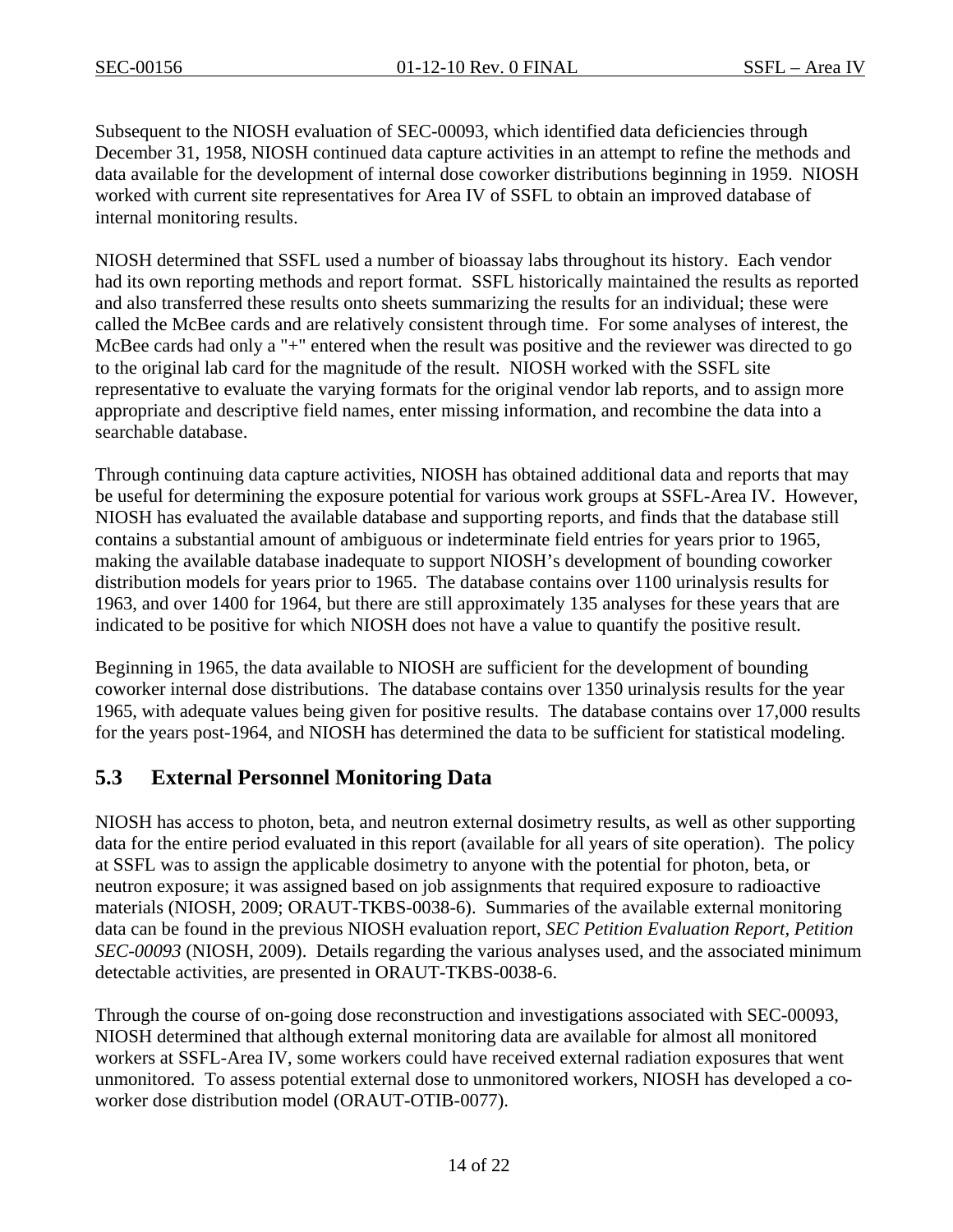### <span id="page-14-0"></span>**5.4 Workplace Monitoring Data**

NIOSH has access to limited workplace air, surface, and environmental monitoring data for SSFL-Area IV prior to 1965. The data available prior to 1965 are inadequate for sufficiently accurate dose reconstructions in the absence of personnel monitoring data. Summaries of the available workplace and air monitoring data can be found in the previous NIOSH evaluation report, *SEC Petition Evaluation Report, Petition SEC-00093* (NIOSH, 2009) and ORAUT-TKBS-0038-4.

### <span id="page-14-1"></span>**5.5 Radiological Source Term Data**

The diverse reactor, accelerator, and support operations at the SSFL-Area IV site resulted in potential exposures to radioisotopes of cobalt, strontium, cesium, europium, uranium, thorium, plutonium, and americium. The source term and activity data available to NIOSH for years prior to 1965 are inadequate for sufficiently accurate dose reconstructions in the absence of personnel or workplace monitoring data. Summaries of the general and building-specific source term information available to NIOSH for the SSFL-Area IV site can be found in the previous NIOSH evaluation report, *SEC Petition Evaluation Report, Petition SEC-00093* (NIOSH, 2009) and ORAUT-TKBS-0038-2.

### <span id="page-14-2"></span>**6.0 Feasibility of Dose Reconstruction for the Proposed Class**

42 C.F.R. § 83.14(b) states that HHS will consider a NIOSH determination that there was insufficient information to complete a dose reconstruction, as indicated in this present case, to be sufficient, without further consideration, to conclude that it is not feasible to estimate the levels of radiation doses of individual members of the class with sufficient accuracy.

In the case of a petition submitted to NIOSH under 42 C.F.R. § 83.9(b), NIOSH has already determined that a dose reconstruction cannot be completed for an employee at the DOE or AWE facility. This determination by NIOSH provides the basis for the petition by the affected claimant. Per § 83.14(a), the NIOSH-proposed class defines those employees who, based on completed research, are similarly affected and for whom, as a class, dose reconstruction is similarly not feasible.

In accordance with § 83.14(a), NIOSH may establish a second class of coworkers at the facility for whom NIOSH believes that dose reconstruction is similarly infeasible, but for whom additional research and analysis is required. If so identified, NIOSH would address this second class in a separate SEC evaluation rather than delay consideration of the claim currently under evaluation (see Section 10). This would allow NIOSH, the Board, and HHS to complete, without delay, their consideration of the class that includes a claimant for whom NIOSH has already determined a dose reconstruction cannot be completed, and whose only possible remedy under EEOICPA is the addition of a class of employees to the SEC.

This section of the report summarizes research findings by which NIOSH determined that it lacked sufficient information to complete the relevant dose reconstruction and on which basis it has defined the class of employees for which dose reconstruction is not feasible. NIOSH's determination relies on the same statutory and regulatory criteria that govern consideration of all SEC petitions.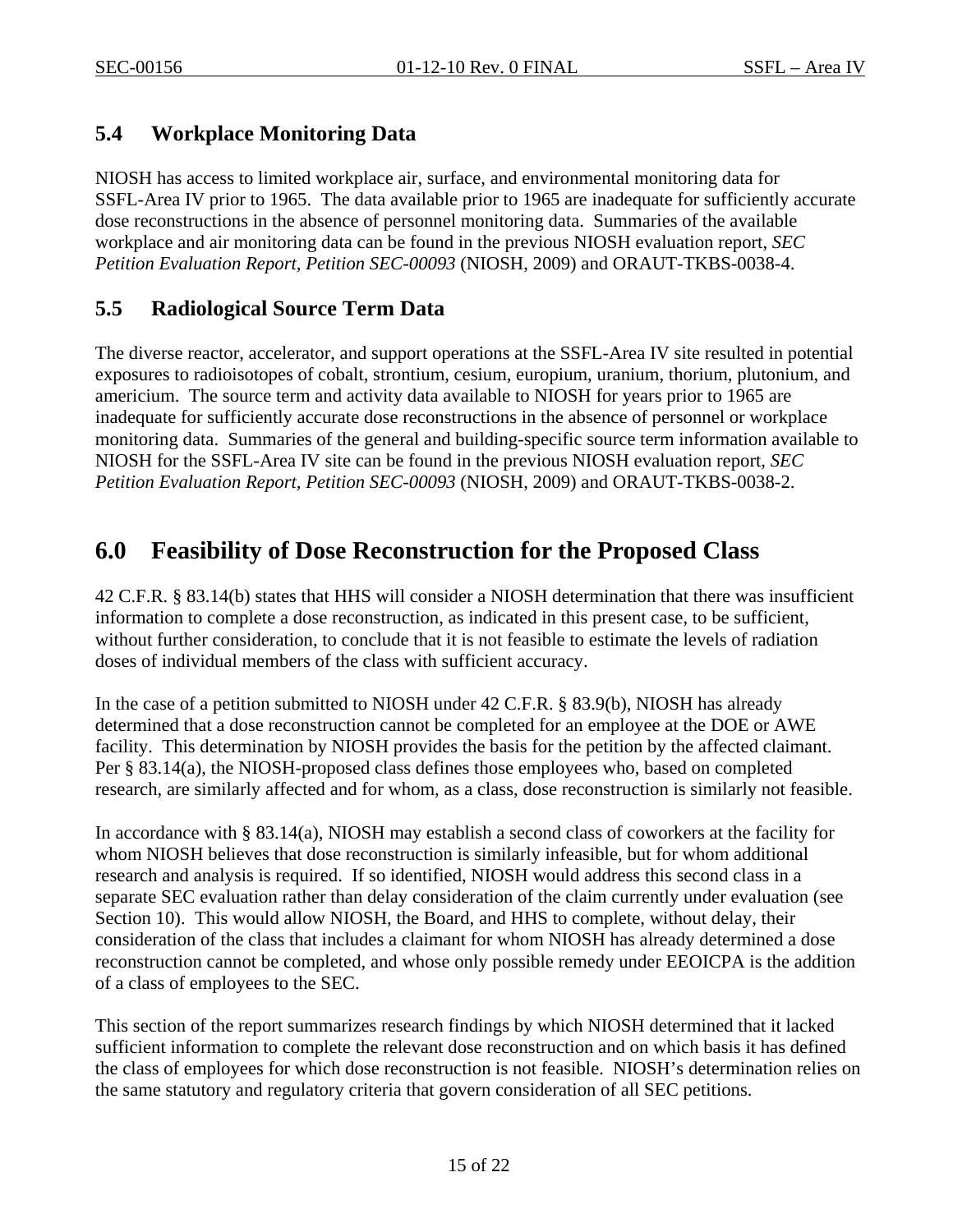### <span id="page-15-0"></span>**6.1 Feasibility of Estimating Internal Exposures**

NIOSH has evaluated the available personnel and workplace monitoring data and source term information and has determined that there are insufficient data for estimating internal exposures, as described below.

As presented in Section 3.0 of this report, HHS has previously designated an SEC class for SSFL-Area IV workers for the period from January 1, 1955 through December 31, 1958 (HHS, 2009). In the class designation letter, HHS states:

*NIOSH has concluded that it cannot reconstruct pre-1959 internal doses for the evaluated worker class at Area IV of SSFL. NIOSH does not have access to sufficient personnel monitoring, workplace monitoring, or source term data to bound potential internal exposures from the various radionuclides for the evaluated worker class at Area IV of SSFL during the period from January 1, 1955 through December 31, 1958. Consequently, NIOSH finds that it is not feasible to estimate, with sufficient accuracy, the total internal dose for the class of employees covered by this evaluation.*

In its previous evaluation report, *SEC Petition Evaluation Report, Petition SEC-00093* (NIOSH, 2009), NIOSH determined that a routine bioassay monitoring program was established at SSFL-Area IV in late 1958, and therefore, sufficiently accurate internal dose reconstruction was feasible beginning in 1959. Subsequent to NIOSH's SEC-00093 evaluation, through the course of on-going dose reconstruction, continued data capture efforts, and related investigations, NIOSH determined that there were insufficient access controls in place at SSFL-Area IV; as a result, there were some workers who should have been monitored who were not. Although bioassay data are available for some monitored workers after 1958, NIOSH has determined that some SSFL-Area IV workers could have received intakes of radioactive materials after 1958 that went unmonitored. To assess potential internal dose to unmonitored workers, NIOSH continued its data capture activities in an attempt to refine the methods and data available for the development of internal dose coworker distributions beginning in 1959. As presented in Section 5.3 of this report, NIOSH has since determined that the available data contain a substantial amount of ambiguous or indeterminate results for periods prior to 1965, making the available data inadequate for developing bounding coworker distribution models for years prior to 1965.

NIOSH does not have access to sufficient personnel monitoring, workplace monitoring, or source term data to estimate potential internal exposures to fission products and other radionuclides during the period from January 1, 1959 through December 31, 1964. Consequently, NIOSH finds that it is not feasible to estimate, with sufficient accuracy, internal exposures to fission products and other radionuclides and resulting doses for the class of employees covered by this evaluation.

Although NIOSH found that it is not possible to completely reconstruct internal radiation doses for the period from January 1, 1959 through December 31, 1964, NIOSH intends to use any internal monitoring data that may become available for an individual claim (and that can be interpreted using existing NIOSH dose reconstruction processes or procedures). Dose reconstructions for individuals employed at Area IV of the Santa Susana field Laboratory during the period from January 1, 1959 through December 31, 1964, but who do not qualify for inclusion in the SEC, may be performed using these data as appropriate.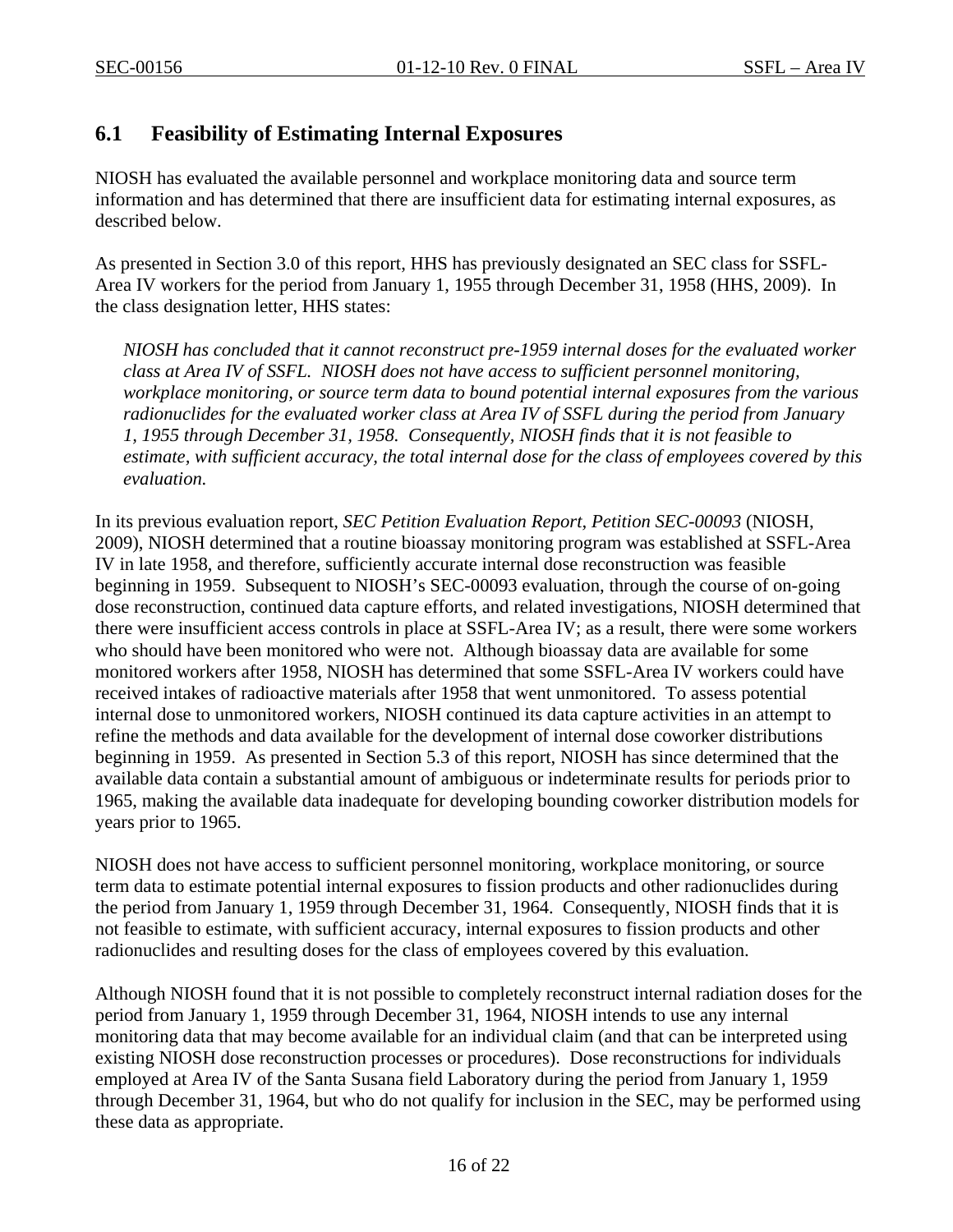#### <span id="page-16-0"></span>**6.2 Feasibility of Estimating External Exposures**

This evaluation responds to a petition based on NIOSH determining that internal radiation exposures to fission products and other radionuclides could not be reconstructed for a dose reconstruction referred to NIOSH by DOL. As noted above, HHS will consider this determination to be sufficient without further consideration to determine that it is not feasible to estimate the levels of radiation doses of individual members of the class with sufficient accuracy. Consequently, it is not necessary for NIOSH to fully evaluate the feasibility of reconstructing external radiation exposures for the class of workers covered by this report.

In its previous SEC class designation for SEC-00093, HHS states:

*NIOSH has access to sufficient personnel monitoring and workplace monitoring data to bound potential external exposures for workers at Area IV of SSFL during the period from January 1, 1955 through December 31, 1958. NIOSH also finds it is feasible to reconstruct occupational medical dose with sufficient accuracy for workers at Area IV of SSFL.*

This current evaluation has found no evidence to the contrary for the period January 1, 1959 through December 31, 1964; NIOSH has established that it has access to sufficient information to either: (1) estimate the maximum external radiation dose for every type of cancer for which radiation doses are reconstructed that could have been incurred under plausible circumstances by any member of the class; or (2) estimate the external radiation doses to members of the class more precisely than a maximum dose estimate.

Adequate reconstruction of medical dose is likely to be feasible by using claimant-favorable assumptions in the technical information bulletin titled *Dose Reconstruction from Occupationally Related Diagnostic X-Ray Procedures* (ORAUT-OTIB-0006) and SSFL-Area IV site profile documents (ORAUT-TKBS-0038).

#### <span id="page-16-1"></span>**6.3 Class Parameters Associated with Infeasibility**

HHS has already designated an SEC class for SSFL-Area IV workers for the period from January 1, 1955 through December 31, 1958 (HHS, 2009). Through the course of on-going dose reconstruction, continued data capture efforts, and investigations associated with SEC-00093, NIOSH has determined that the inability to estimate, with sufficient accuracy, the total internal dose for the employees of SSFL-Area IV extends through December 31, 1964. NIOSH therefore recommends that the proposed class include the period from January 1, 1959 through December 31, 1964.

As discussed in Section 4.4, NIOSH is unable to define individual worker exposure scenarios based on specific work locations within SSFL-Area IV. Therefore NIOSH recommends that the proposed class definition include all areas of Area IV of the Santa Susana Field Laboratory during the specified time period.

NIOSH has found insufficient documentation associating job titles and/or job assignments with specific radiological operations or conditions. Without such information, NIOSH is unable to define the proposed SEC class based on worker job descriptions or the availability of individual monitoring data. NIOSH therefore recommends that the proposed class definition include all employees of the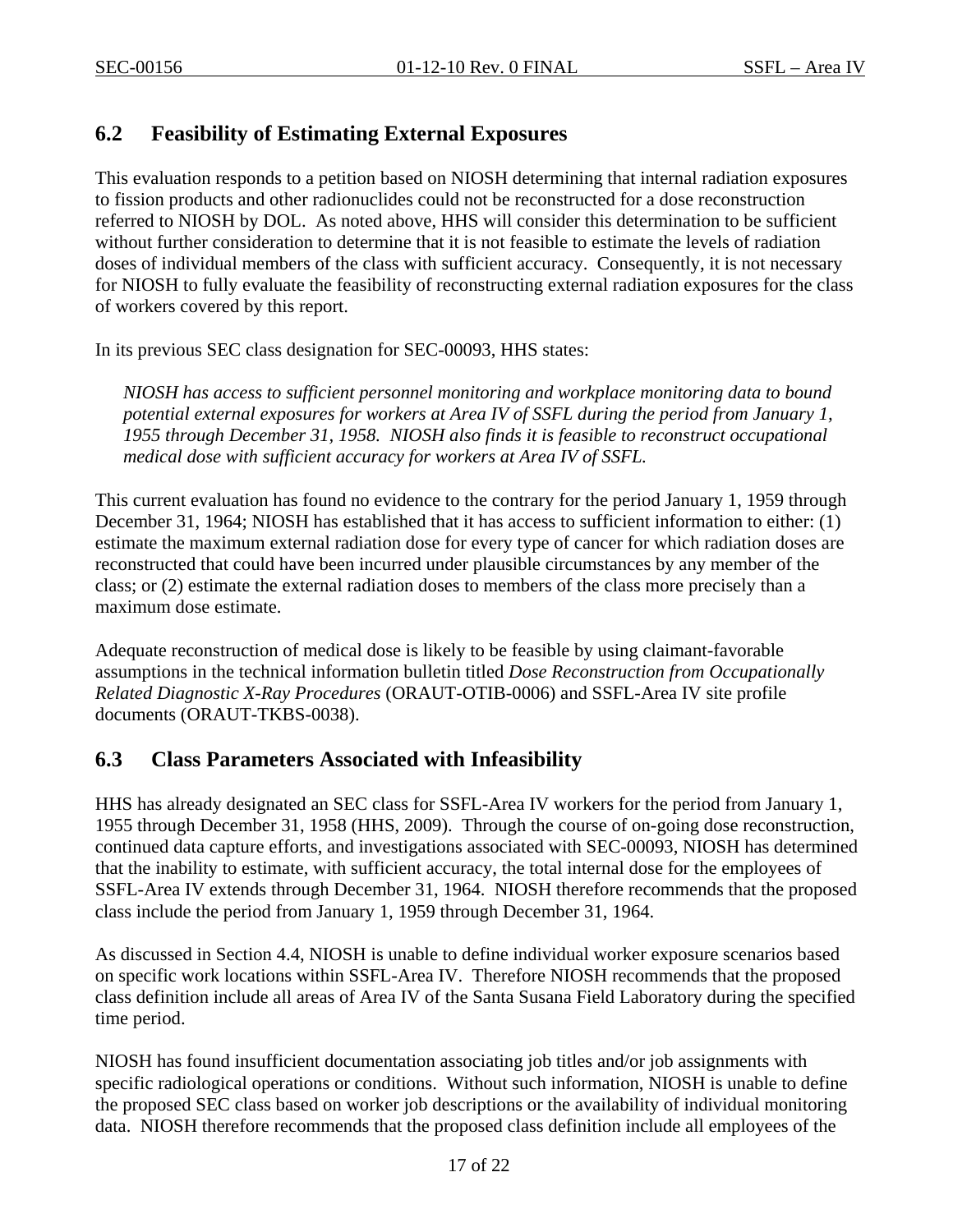Department of Energy, its predecessor agencies, and their contractors and subcontractors who worked at SSFL-Area IV during the specified time period, regardless of whether a worker was monitored for radiation exposure.

### <span id="page-17-0"></span>**7.0 Summary of Feasibility Findings for Petition SEC-00156**

This report evaluates the feasibility for completing dose reconstructions for employees at Area IV of the Santa Susana Field Laboratory from January 1, 1959 through December 31, 1964. NIOSH determined that members of this class may have received radiation exposures from intakes of fission products and other radionuclides. NIOSH lacks sufficient information, which includes biological monitoring data, sufficient air monitoring information, or sufficient process and radiological source information that would allow it to estimate the potential internal exposures to which the proposed class may have been exposed.

NIOSH has documented herein that it cannot complete the dose reconstructions related to this petition. The basis of this finding demonstrates that NIOSH does not have access to sufficient information to estimate either the maximum radiation dose incurred by any member of the class or to estimate such radiation doses more precisely than a maximum dose estimate.

Although NIOSH found that it is not possible to completely reconstruct radiation doses for the period from January 1, 1959 through December 31, 1964, NIOSH intends to use any internal or external monitoring data that may become available for an individual claim (and that can be interpreted using existing NIOSH dose reconstruction processes or procedures). Dose reconstructions for individuals employed at Area IV of the Santa Susana Field Laboratory during the period from January 1, 1959 through December 31, 1964, but who do not qualify for inclusion in the SEC, may be performed using these data as appropriate.

## <span id="page-17-1"></span>**8.0 Evaluation of Health Endangerment for Petition SEC-00156**

The health endangerment determination for the class of employees covered by this evaluation report is governed by EEOICPA and 42 C.F.R. § 83.14(b) and § 83.13(c)(3). Pursuant to these requirements, if it is not feasible to estimate with sufficient accuracy radiation doses for members of the class, NIOSH must determine that there is a reasonable likelihood that such radiation doses may have endangered the health of members of the class. The regulations require NIOSH to assume that any duration of unprotected exposure may have endangered the health of members of a class when it has been established that the class may have been exposed to radiation during a discrete incident likely to have involved levels of exposure similarly high to those occurring during nuclear criticality incidents. If the occurrence of such an exceptionally high-level exposure has not been established, then NIOSH is required to specify that health was endangered for those workers who were employed for a number of work days aggregating at least 250 work days within the parameters established for the class or in combination with work days within the parameters established for one or more other classes of employees in the SEC.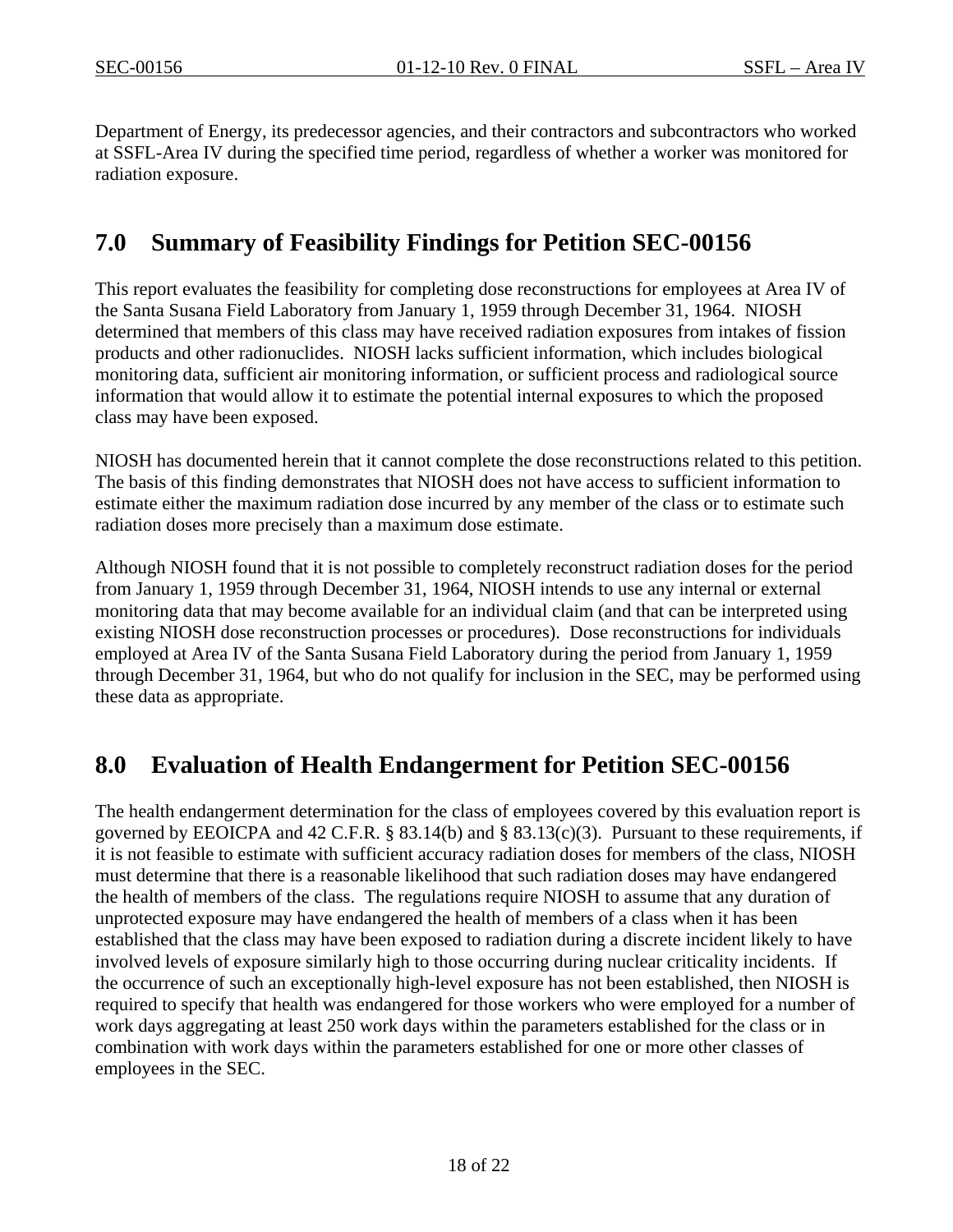NIOSH has determined that members of the class were not exposed to radiation during a discrete incident likely to have involved levels of exposure similarly high to those occurring during nuclear criticality incidents. However, the evidence reviewed in this evaluation indicates that some workers in the class may have accumulated chronic radiation exposures through intakes of fission products and other radionuclides and from direct exposure to radioactive materials. Consequently, NIOSH is specifying that health was endangered for those workers covered by this evaluation who were employed for a number of work days aggregating at least 250 work days within the parameters established for this class or in combination with work days within the parameters established for one or more other classes of employees in the SEC.

### <span id="page-18-0"></span>**9.0 NIOSH-Proposed Class for Petition SEC-00156**

The evaluation defines a single class of employees for which NIOSH cannot estimate radiation doses with sufficient accuracy. This class includes all employees of the Department of Energy, its predecessor agencies, and their contractors and subcontractors who worked in any area of Area IV of the Santa Susana Field Laboratory from January 1, 1959 through December 31, 1964, for a number of work days aggregating at least 250 work days, occurring either solely under this employment or in combination with work days within the parameters established for one or more other classes of employees included in the Special Exposure Cohort.

## <span id="page-18-1"></span>**10.0 Evaluation of Second Similar Class**

In accordance with § 83.14(a), NIOSH may establish a second class of coworkers at the facility, similar to the class defined in Section 9.0, for whom NIOSH believes that dose reconstruction may not be feasible, and for whom additional research and analysis is required. Such a class would be addressed in a separate SEC evaluation rather than delay consideration of the current claim. At this time, NIOSH has not identified a second similar class of employees at Area IV of the Santa Susana Field Laboratory for whom dose reconstruction may not be feasible.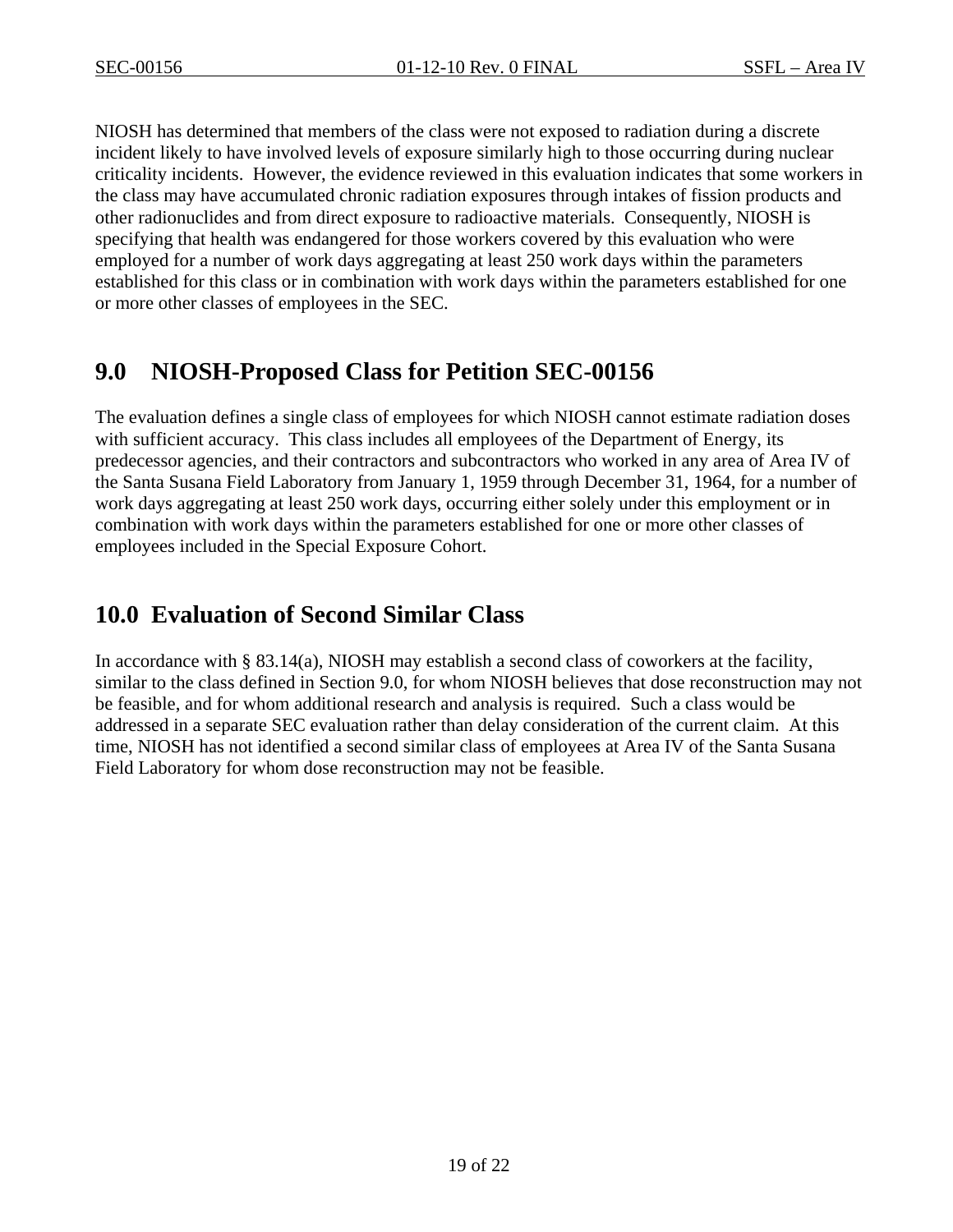This page intentionally left blank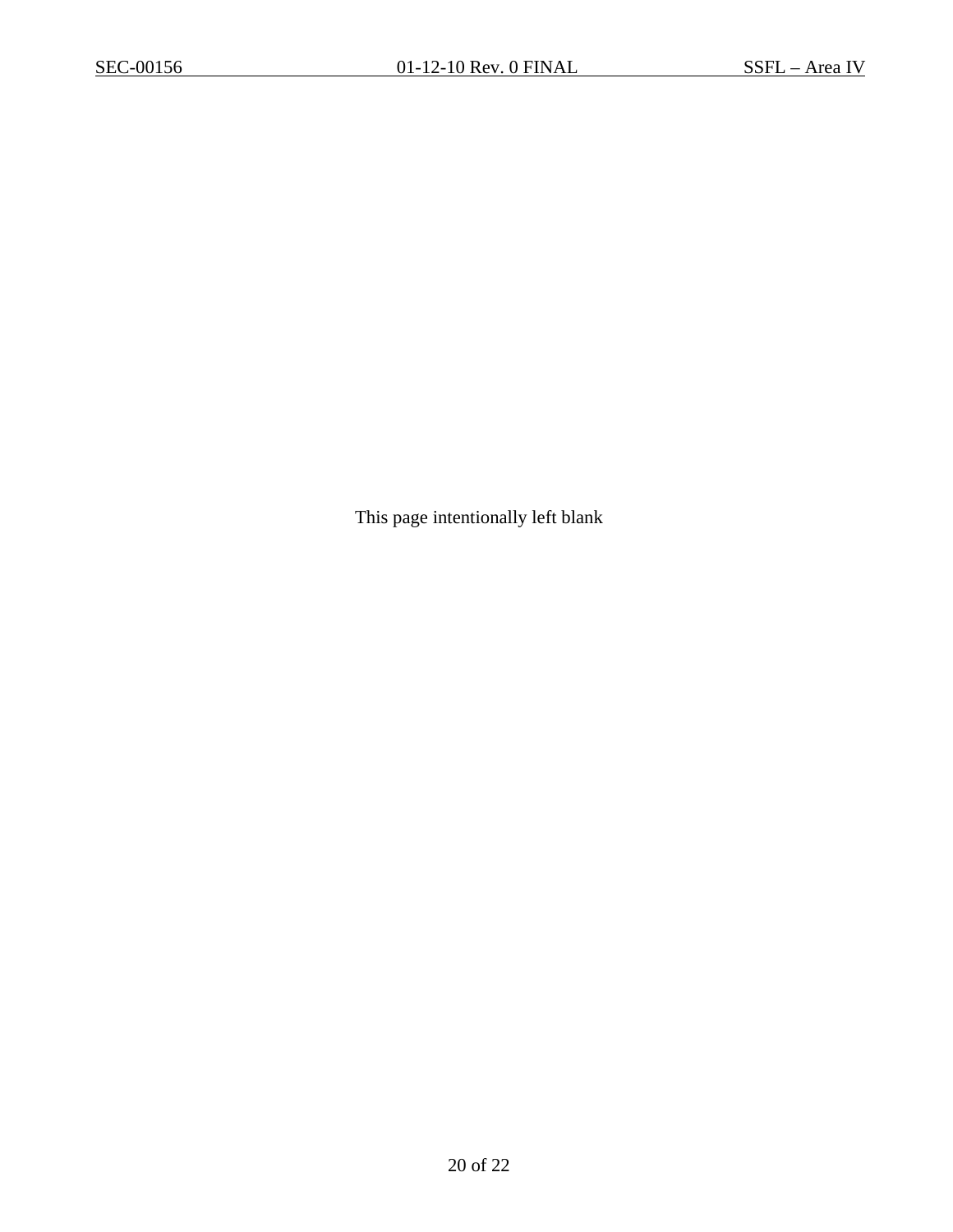## <span id="page-20-0"></span>**11.0 References**

42 C.F.R. pt. 81, *Guidelines for Determining the Probability of Causation Under the Energy Employees Occupational Illness Compensation Program Act of 2000;* Final Rule, Federal Register/Vol. 67, No. 85/Thursday, p 22,296; May 2, 2002; SRDB Ref ID: 19391

42 C.F.R. pt. 82, *Methods for Radiation Dose Reconstruction Under the Energy Employees Occupational Illness Compensation Program Act of 2000*; Final Rule; May 2, 2002; SRDB Ref ID: 19392

42 C.F.R. pt. 83, *Procedures for Designating Classes of Employees as Members of the Special Exposure Cohort Under the Energy Employees Occupational Illness Compensation Program Act of 2000*; Final Rule; May 28, 2004; SRDB Ref ID: 22001

42 U.S.C. §§ 7384-7385 [EEOICPA], *Energy Employees Occupational Illness Compensation Program Act of 2000*; as amended; OCAS website

DOE, 2010, U.S. Department of Energy, Office of Health, Safety, and Security; Energy Employees Occupational Illness Compensation Program; Find facilities List: http://www.hss.energy.gov/healthsafety/fwsp/advocacy/faclist/findfacility.cfm

HHS, 2009, *HHS Designation of Additional Members of the Special Exposure Cohort under the Energy Employees Occupational Illness Compensation Program Act of 2000, Designating a Class of Employees from Santa Susana Field Laboratory – Area IV Santa Susana, California*; Department of Health and Human Services (HHS); July 23, 2009; OSA Ref ID: 109364

NIOSH, 2009, *SEC Petition Evaluation Report for Petition SEC-00093, Santa Susana Field Laboratory-Area IV*; National Institute for Occupational Safety and Health; April 28, 2009; available on OCAS website at: http://www.cdc.gov/niosh/ocas/pdfs/sec/area4/ssfler-r1.pdf; SRDB Ref ID: 76961

ORAUT-OTIB-0006, *Dose Reconstruction from Occupationally Related Diagnostic X-Ray Procedures*, Rev. 03 PC-1; Oak Ridge Associated Universities (ORAU); Oak Ridge, Tennessee; December 21, 2005; SRDB Ref ID: 20220

ORAUT-OTIB-0077, *External Coworker Dosimetry Data for Area IV of the Santa Susana Field Laboratory, the Canoga Avenue Facility (Vanowen Building, and the De Soto Avenue Facility (sometimes referred to as Energy Technology Engineering Center [ETEC] or Atomics International)*, Rev. 00; Oak Ridge Associated Universities (ORAU); Oak Ridge, Tennessee; August 3, 2009; SRDB Ref ID: 72162

ORAUT-TKBS-0038-1; *Atomics International – Introduction*, Rev. 01; Oak Ridge Associated Universities (ORAU); Oak Ridge, Tennessee; August 30, 2006; SRDB Ref ID: 30080

ORAUT-TKBS-0038-2; *Energy Technology Engineering Center – Site Description*, Rev. 00; Oak Ridge Associated Universities (ORAU); Oak Ridge, Tennessee; February 2, 2006; SRDB Ref ID: 22140